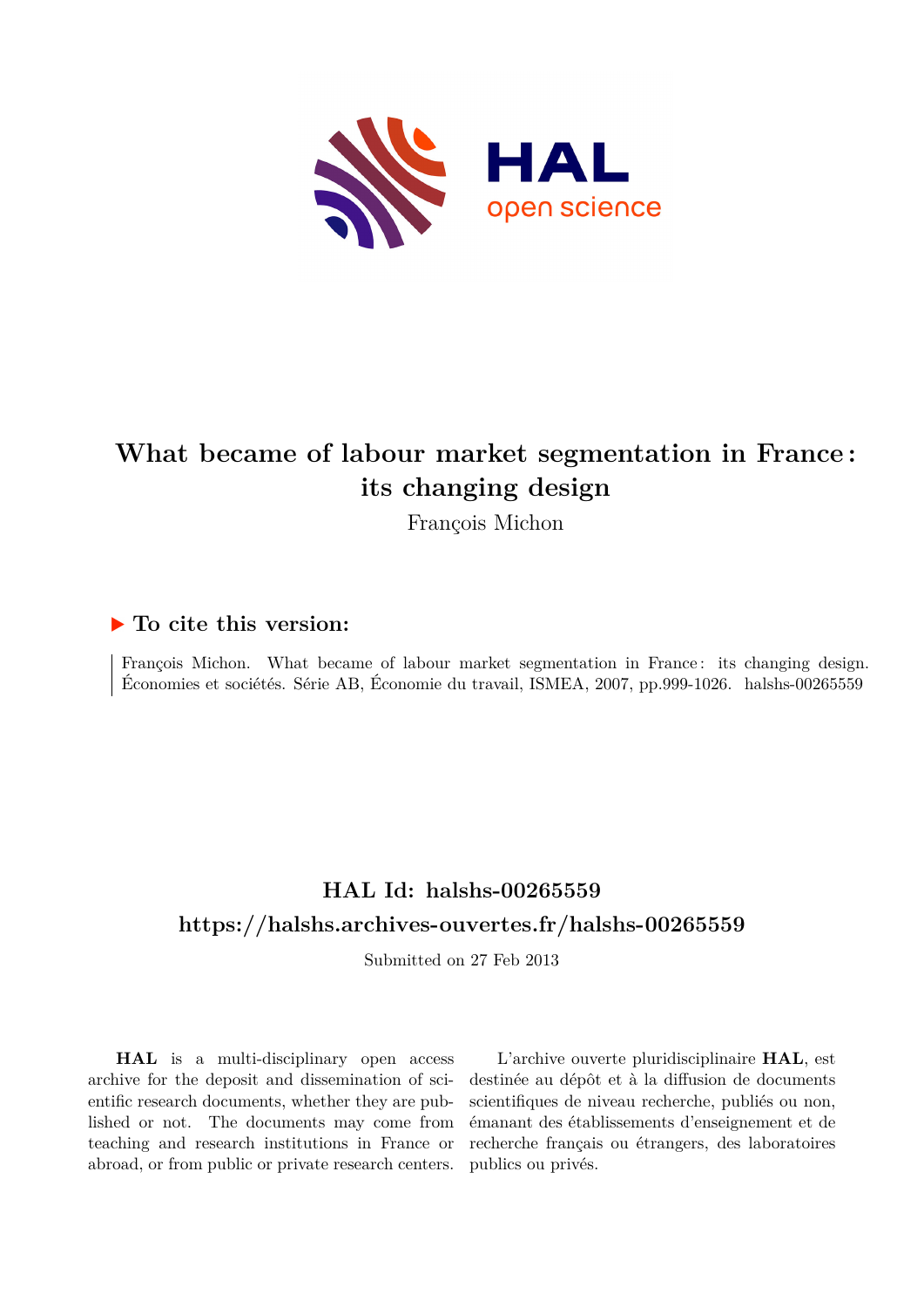#### **WH AT B ECA ME OF LABO UR MAR KET SE GME NTAT ION IN FRANC E: ITS C HANG IN G DESIGN**

#### *François Michon <sup>1</sup> , CNRS, Centre d'Économie de la Sorbonne, Université de Paris 1 Panthéon Sorbonne, chercheur associé à l'Institut de Recherches Économiques et Sociales (Noisy-le-Grand)*

#### **ABS TRAC T**

A survey of thirty years of French literature suggests an assessment of the segmentationist perspective today: a compulsory theoretical reference as soon as one debates the varied nature of the employment relationship; and an old-fashioned reference that is now obscured by more general analyses either of social inequalities or of historical dynamics of productive systems. Reformulations of segmentationist models could give them a better place today.

Un survey de trente années de littérature française suggère que la théorie de la segmentation du marché du travail est aujourd'hui sur une position contradictoire : c'est simultanément une référence obligée des débats sur la diversité des modalités de la relation d'emploi ; une référence démodée pour les travaux portant sur les inégalités sociales ou sur les dynamiques historiques des systèmes productifs. Les reformulations segmentationnistes contemporaines peuvent redonner à la perspective segmentationniste une place plus centrale dans les débats d'aujourd'hui.

Mots clés : Labour Market Segmentation, Internal Labour Markets, Occupational Labour Markets, Inequalities, Flexicurity, France.

JEL : J4, J41, J42

-

<sup>&</sup>lt;sup>1</sup> fmichon@univ-paris1.fr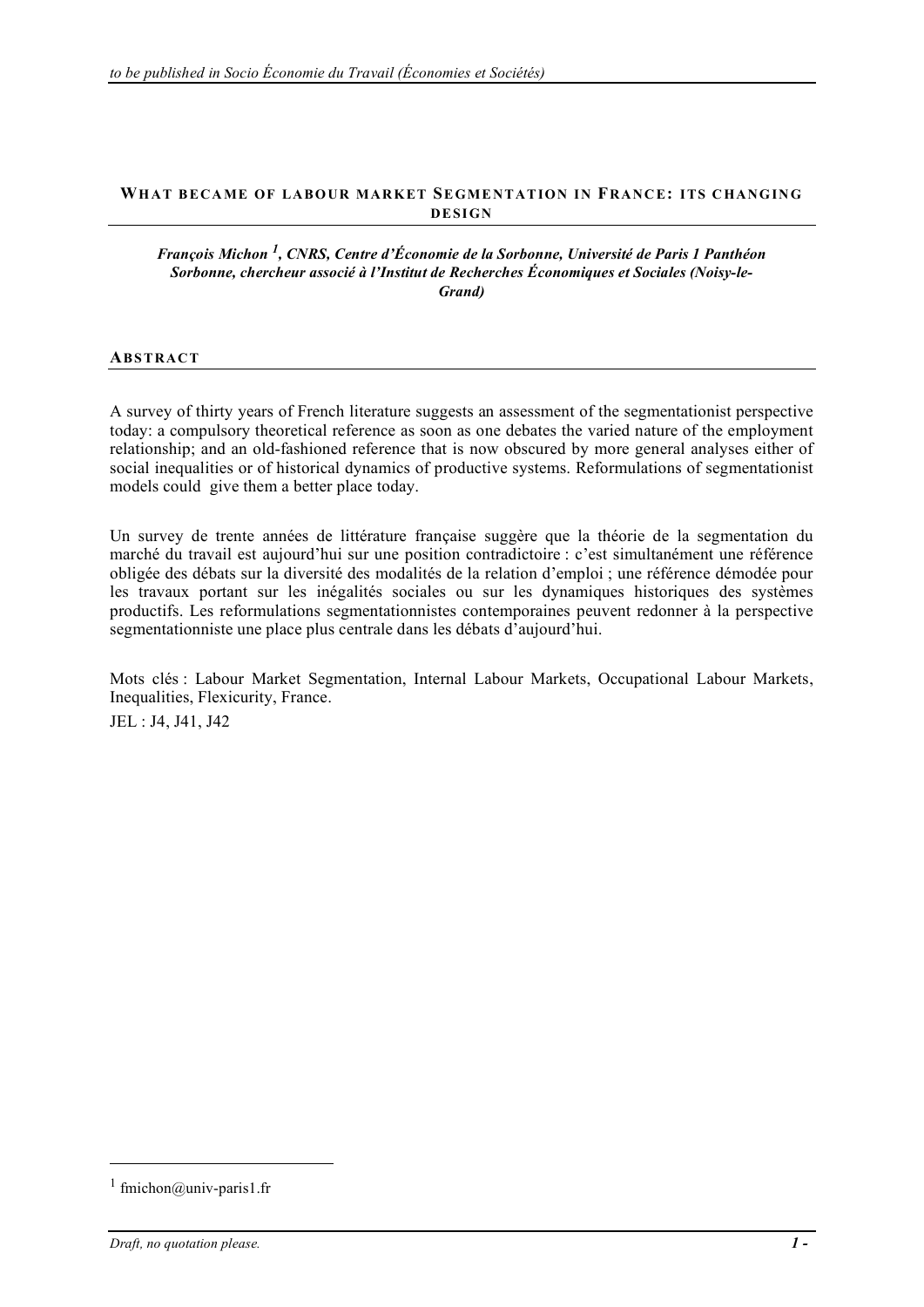## **1 - INTR ODUC TION**

At the turning point of the 1960s and 1970s, before the oil shocks of the mid-1970s, the French economy was prospering and there was fast growth. Full employment seemed to be assured and visible difficulties were rather ones concerning "over-employment". And yet, unemployment developed. Its levels can obviously not be compared with what is experienced today. But unemployment dynamics were already growth dynamics. Strong inequalities were associated with it and reflect its "structural" nature. A brief complete overview of the empirical questions, which presided at the time of the spreading of theories concerning the Labour Market Segmentation (LMS) theory, in France, at the watershed of the 1960s-1970s, amounts indeed to what Piore (1972) said about the American case, namely the inability of economic growth to reduce very unequal and localized unemployment.

Thirty years later, the current macroeconomic situation has no longer anything to do with the situation, which prevailed 20 years before. One of the main empirical questions is persisting very high levels of unemployment. The requirements of flexibility predominate everywhere and lead to great employment insecurity. This is very different from the situation, which the segmentationist American authors wanted to describe.

In the 1970s and 1980s, French literature retained two elements that are representative of the segmentationist views. The first one is the model of the dualist segmentation, which was popularized by Piore, who summed it up as follows: *"urban ghetto workforce problems seem to be best described in terms of a dual labour market*: *a primary market providing stable and well-paid jobs, with good working conditions, opportunities of promotion and fair labour rules; a secondary market, to which poor people living in towns are confined and which is, clearly less attractive in all these aspects and, aimed at attracting the potential workforce, in direct competition with social benefits and crime. High unemployment rates that are usually used to describe the problems of disadvantaged people are the syndrome of a very high turnover on the secondary market"* (Piore, 1969). It was represented by Salais (1977) as a partition between good and bad jobs. The second element is a distinction between internal labour markets (ILMs) and external labour markets (ELMs). According to Doeringer and Piore (1971), the notion of internal market was developed on the basis of the model of dualist segmentation: an internal market is a space, inside the company or profession, within which the allocation of the workforce to jobs is governed by procedures other than market rules. Access to the internal market is limited to a few points of entry from primary (external) markets. Favereau (1989) pointed out the concept of internal market as being the central theoretical contribution of the segmentationist models. This indeed authorized the reintroduction of institutions, organizations and rules within the functioning of the market.

Later, the very high level of unemployment seemed to be an irrefutable indicator of the end to ILMs' development, or even of their erosion. Nobody seemed to escape the unemployment risks. The segmentationist approaches would thus have become obsolete. Therefore, during the 1990s, they greatly left the scientific forefront. In France, they have been totally supplanted by societal analyses and conventionalist approaches, while regulationist approaches have not shown comparable interest to what they did previously.

Today, there is renewed interest in social inequalities and especially in one of their decisive aspects that had been somewhat forgotten, namely inequalities concerning access to employment and unemployment risk. This has naturally been quite blatant since both of the social crises that occurred in France during the winter of 2005-2006: the crisis "of the suburban areas" (which reminds us of the rebellion of US urban ghettos that was a major motivation for the American segmentationist literature at the beginning of the 1970s) and the crisis "of the First Employment Contract" (CPE, Contrat Première Embauche). It comes at a time when the segmentationist debate is regaining some dynamism. This paper suggests an explanation for this revival.

Based on a survey of French literature, this paper focuses on job stability/instability and employment security/insecurity issues. It is argued:

That the segmentationist models were distorted when they were understood as models of Internal/External Labour Markets, giving to their inequalities dimension a very subordinate place, compared to the central place they have in dual or tripartite labour market models.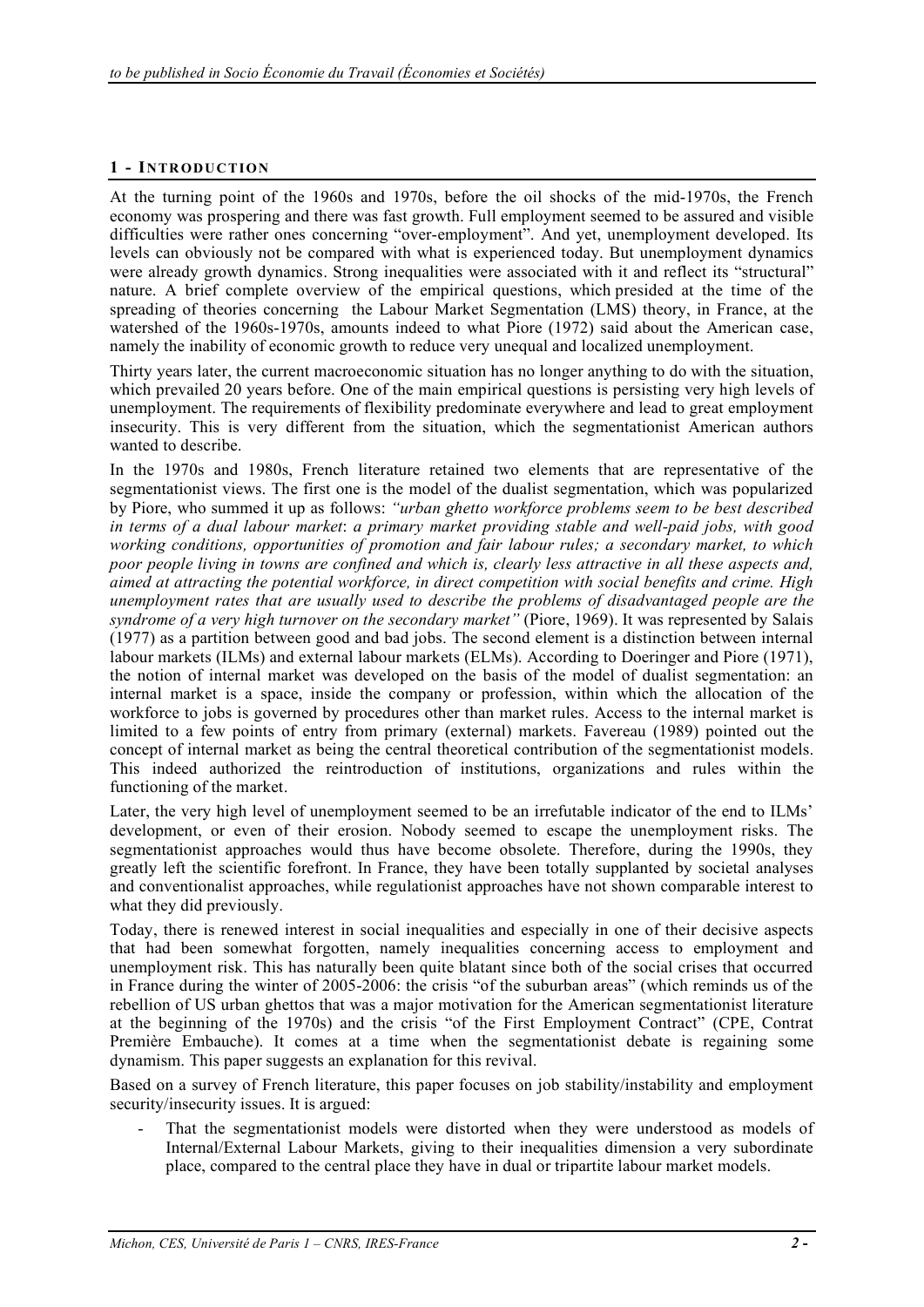- That the disappearance of segmentationist models by the end of the 1980s and the 1990s was associated with a surprisingly reduced interest in *labour market* inequalities, in favour of issues concerning more general social inequalities and historical dynamics of productive systems.
- That today, behind some revival of segmentationist models in France, it is emphasized that labour market processes must be represented with more sophisticated views than a simplistic opposition between good and bad jobs that was probably conveyed by the notions of dualism and ILM. Therefore, LM segmentation cannot be reduced to an opposition between regulated (internal) labour markets on the one hand, and unregulated (free, competitive, external) labour markets on the other.
- All this suggests an assessment of the position of segmentationist models today in France. They are simultaneously: a compulsory theoretical reference as soon as one debates the varied nature of the employment relationship; and an old-fashioned reference that is now obscured by more general analyses either of social inequalities or of historical dynamics of productive systems.

Three points are considered in turn. Firstly, the segmentationist models, as presented in the French literature of the 1970s, are surveyed. Secondly, there is a reminder of two of the main issues that are debated today in the French literature, namely the diagnosis of the decline of ILMs and the new social inequalities. It is observed that the segmentationist models do not occupy the place they could claim in this debate, maybe because both issues are surprisingly completely disconnected. Thirdly, segmentationist models have been reformulated. This may give them a better place in this debate. These reformulations are surveyed.

#### **2 - THE FREN CH SEG MEN TAT ION IST V IE W IN THE 1970S : INEQ UAL IT IE S RESULT ING FR OM LAB OUR MA RKET PR OCES SES.**

To give an account of the labour market situation, the tools that were available for economists seemed particularly defective at the beginning of the 1970s. The Standard Theory that was formulated then was at a loss to predict that with economic growth and full employment, the market would restore equilibriums and reduce the level of unemployment and its inequalities. It represented the labour market as any other market - an area of clashes and matching of given and required quantities and prices, regulated by a mechanism of prices and quantities (in other words the law of "Supply and Demand", the "law of the Market"), a mechanism that contributes in any case to restoring equilibriums when they become jeopardized. In this simple representation, disequilibrium of the labour markets was practically interpreted in terms of Employment Supply only, i.e. in terms of bad adjustment of the preferences and behaviour of the workforce to what was described as market requirements, that is to say employers' demands; in non-economic terms, of social order, and therefore "exogenous" <sup>2</sup>. In France, the criticism of this Standard Theory will rely on the importation of English and American models of LMS.

With the LMS literature, the French Socio-Economics of Labour widens its visual field to something else besides the questions of prices and wages. It discovers the complexity of inequality among wageearners. It takes a particular interest in flows, mobility and trajectories of the workforce in labour markets. The strong emphasis that it attaches to it is, moreover, a big part of its original nature compared to the imported models, which inspire it (Michon, 1987). It looks in the direction of Labour Demand and in the direction of the new employment strategies developed by firms. It institutes them as main variables, which could explain these inequalities. Regarding these three points, it takes the exact opposite view of the Standard Theory of the time.

## **2.1 – Full employment inequalities and segmentations**

It is not possible to bring everything down to wages; everything is not an automatic rational adaptation to the movements of prices, costs and incomes. At the beginning of the 1970s, the socio-economists analyzing labour started to take an interest in wage inequalities (Silvestre, 1973). They quickly discovered that inequalities do not only concern wages, but apply also to access to employment, paths

-

 $<sup>2</sup>$  see Michon (1982).</sup>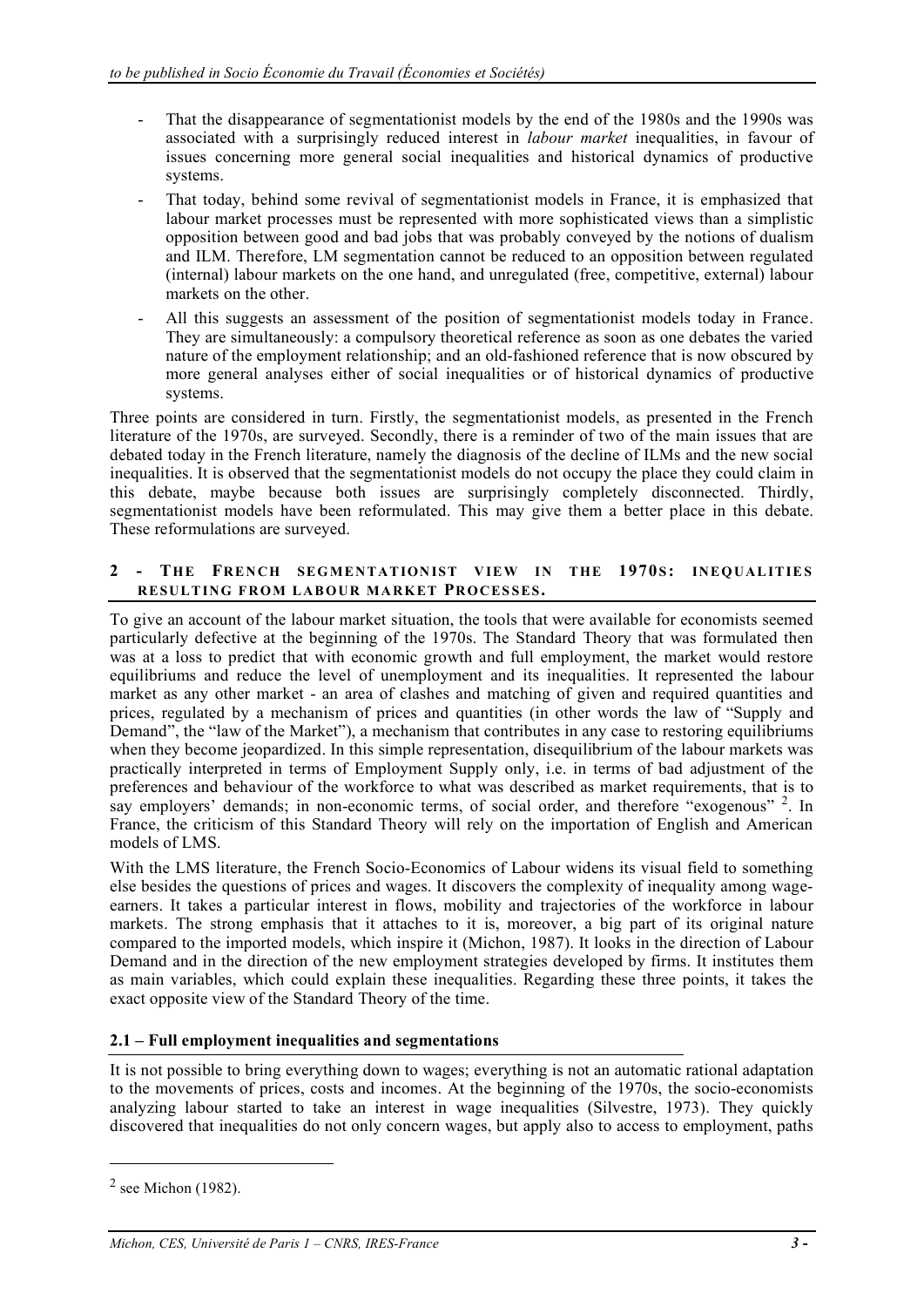and careers (Stoekel Fizaine, 1974), the unemployment risk (Michon, 1975) and working conditions (Blassel, Germe et Michon, 1979). They try to find out how to interpret the rise of unemployment (despite well-established prosperity and economic growth) and the increase of inequalities which seem to constitute an essential feature of this unemployment. In order to answer these empirical questions, the French Socio-Economics of Labour took over the answers suggested in American research work, carried out either in the tradition of American Industrial Relations (Kerr, 1954; Doeringer and Piore, 1971) or even that of young radical economists (Reich, Gordon and Edwards, 1973).

From the beginning, the dimension of employment policy was essential. The model tried to take up the theoretical and political challenge, which, right at a time of prosperity, was made up of the development of pockets of poverty and unemployment and of the significant revolts of the urban American ghettos of the 1960s (Chicago, Los Angeles) that were quite obviously the consequence of poverty and unemployment. It seemed also to give an account of the difficulties of French society in the early 1970s, especially with regard to the multi-dimensionality of economic and social inequalities and concerning the number of inequalities within the same groups of the workforce.

The innovation was significant, in comparison with the analysis schemes available at that time. Piore (1969) noticed the ineffectiveness of the training policies implemented for the workforce of urban American ghettos. These policies were considered as focusing too exclusively way on increasing qualification levels and, in a way, adapting competences to employment. He developed the idea according to which unemployment only reinforces behaviour related to instability <sup>3</sup>. Nevertheless, Piore stressed the fact that the main question concerning the lack of training of the workforce with regard to the needs of the productive system on no account exhausted the major fact of inequalities concerning unemployment.

French segmentationist heterodox theses aimed at an overall understanding of inequalities as a link between firms' employment strategies and workers' behaviour. They were deliberately situated in the interface of various disciplinary fields. The fundamental question that they tried to raise was the one of the link between economic constraints and those of the social system, that is to say the question of the role of players in the labour market constituting the central key of this link. The theses admitted an overall functioning setting in the heart of the labour market procedures the processes of "categorization" of the workforce in groups, which are treated in various ways regarding employment, remunerations and working conditions. One can also notice at the beginning of the 1980s that "*the main interest of an interpretation in terms of segmentation of the labour market is (…) to show how the behavious (of the workforce) expresses only a segmentation of the market, a way of relegating some groups to a range of jobs without a future, as purely the result of industrial structures and current social relations"* (Bouillaguet and Michon, 1982, p.8). It was thus a question of linking up together the result of economic causes affecting job supply on the one hand, and the employment and social behaviour of individuals and groups facing such constraints on the other hand: an adaptation which is more or less passive and more or less creative.

This analytical framework of dual labour market segmentation seems to be greatly obsolete today. The dualist model was widely and rapidly amended and supplemented. Models with three, four or even more segments thrived rapidly in literature (Michon, 1992). Piore himself stood up for the idea according to which, from the LMS view point, the most important thing is not the number of segments sharing the labour market, but recognition that market processes do not work everywhere, all the time and according to the same rules (Berger and Piore, 1980). The dualist model faded away. The article devoted by Piore to the French case (Piore, 1978) already stated the role of the differentiations of the employment status in the emergence of the LMS at the macroeconomic level. Most of the interpretations that are made today concerning the LMS models follow Favereau (1989) and favour innovation constituted by the concept of ILM. The issue of rules is going to supplant the issue of inequalities. To such an extent that today the economic analysis of inequalities is totally invested by the main stream of Economics and treats forms of individual behaviour as exogenous variables having the status of ultimate explanations of the LMS (Silvera, 2001).

-

 $3$  A workforce aware of its condemnation to underemployment and to unemployment does not try to fit into employment on a long-term basis, especially through training. On the contrary, it adapts its behaviour to the constraints of the employment flexibility. We are really close to the analysis, which is developed today, about the behaviour of young people in integration, subjected to a virtually inevitable lack of job security before beginning their working life on the long term (Lefresne, 2002).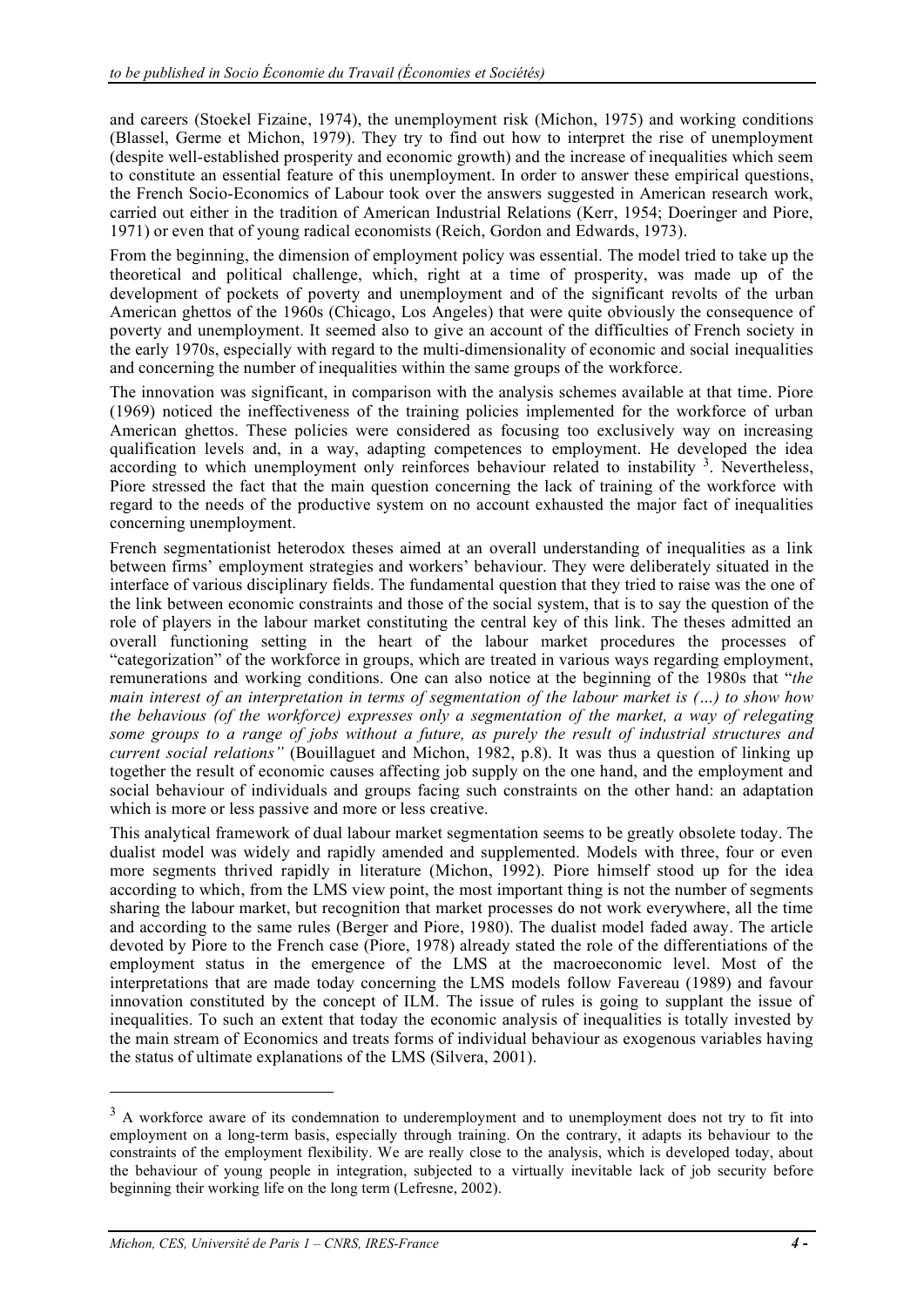## **2.2 – Workforce flows and mobility**

The weakening of relations between job creation and a fall in unemployment, the acknowledgement of a rise of inequalities of risk and the demonstration of differential employability of diverse groups of the workforce, research about "local labour markets" - all of these factors emphasize the diversity of workforce mobility (between employment, unemployment, training, inactivity, unpaid jobs and so forth) and the very unequal nature of these trajectories. One discovered as well that the workforce flows were far from being uncertain and, on the contrary, that they appear to be very structured; that they show the existence of not very communicating spaces, i.e. spaces of stability, on the one hand, and spaces of instability, on the other hand.

Today, one recalls from the studies of the LEST (Laboratoire d'Économie et de Sociologie du Travail) in Aix-en-Provence, the conceptualization of a "societal effect". It used the observation of strong differences in the incomes and employment structures between France and Germany within firms which are, in other aspects, totally comparable (Maurice, Sellier ad Silvestre, 1982). The organization of social relations and that of industrial relations (both in terms of the form of representation of workforces and the form of collective bargaining) as well as the organization of educative relations (especially the relations within the company and the productive system, and the workforce training systems) would all indeed set strong national specific characteristics to these structures. Recently, Lallement (1999) reminded us of the dated aspect of these studies. Nevertheless, the fact that this theorization comes after an initial conceptualization, from a "firm effect", this time, is probably often also forgotten. The previous LEST studies revealed the impact of the characteristics of sectors and firms on employment and remuneration structures that were shown as widely becoming self-sufficient, or even dissociated from the situation of the labour market. They showed then how the cartography of the workforce's moves from one company to another does not correspond at all to the quasi-uncertain scheme that the predictions of Standard Economics would have wanted for markets, if not in equilibrium, in a process of equilibrium (Stoeckel Fizaine, 1974).

In the course of the 1970s, the analysis of workforce flows, not only between jobs, but also between employment and unemployment and between employment and inactivity, constituted a major tool of the Labour Socio-Economics. This point will be central for the Transitional Labour Market models, which propose today new ways for employment policies (see below). In the 1970s, everyone supported the existence of two clearly distinct spheres: the instability of employment on the one hand, and the stability on the other hand; the existence of two spheres between which frontiers are not very open (for instance, it was shown how the first job is able to influence the rest of the professional career of young people). Studies about unemployment, in terms of entry and of exit flows, in terms of vulnerability of employed people and in terms of employability of unemployed people (Michon, 1975); research work about occupational integration in terms of flows of access to employment and in terms of paths and professional careers (Vincens, 1975); about the organization of flows in local labour markets (Destefanis and Vasseur, 1974; Mallet, 1980)… all of these studies were based on analyses of workforce flows.

The classic model of confronting the stocks of supplied and demanded quantities in a price-quantity space was given up: stocks of available workforce and of vacant jobs as much as occupied workforce and filled jobs. The mode of regulation of labour markets was better represented in terms of influx and in terms of mode of distribution of the workforce among jobs. Their functioning was summed up as negotiations between employers in search of workforce to fill their vacant jobs and an available workforce unemployed or searching for another job.

## **2.3 - The "paradigm" of the labour demand**

Everything would then not be either movements of prices and quantities; or the result of only the play of rules and institutions in labour markets, unless they are defined in an acceptation so wide that all become rules and/or institutions. Today, this central aspect of LMS theses seems to be greatly forgotten. Indeed, they emphasized strongly the responsibilities of companies as far as the inequalities of employment are concerned. They constituted a real "paradigm of the labour demand" (Mériaux, 1978).

For example, Sellier set out LMS as an analysis of the firm's needs regarding jobs and more precisely, of the structure of these needs. He claimed that until the elaboration of hypotheses concerning LMS, one tended *"…to consider the employment diversification as a technical fact and the appointment of*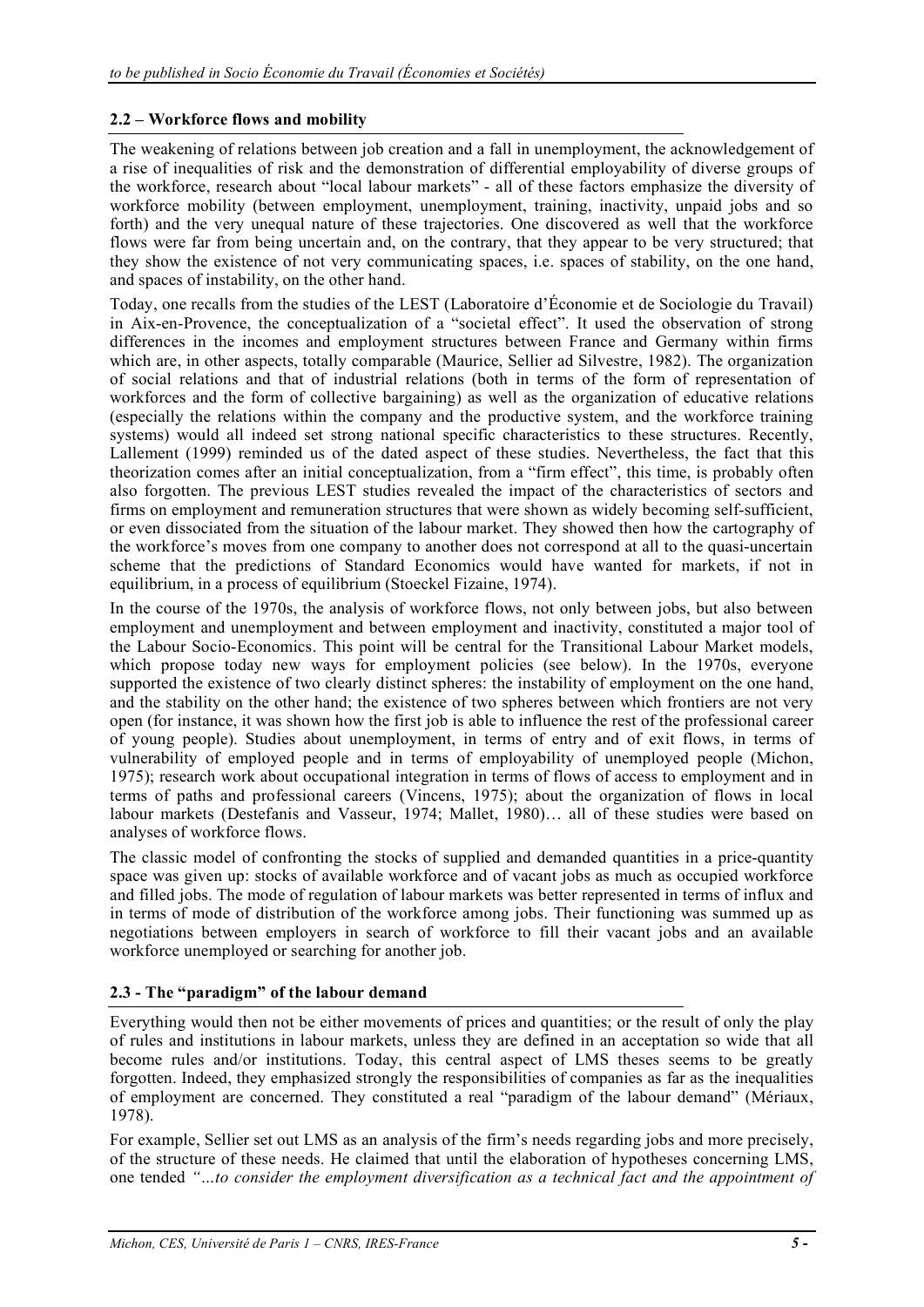*workers to jobs as the outcome of their individual productive capacitie*s" (Sellier, 1979, p.94). With LMS, "one tends now to consider the diversification as produced by the economic process itself, *individual diversities playing only a secondary role"* (Ibid, p.94). He said that *"the company has an active function with the idea of segmenting, sharing the work, with the idea of producing technical spaces, which establish necessary sequences of events towards the workers who become integrated in them"* (p.95).

American radicals were even clearer. They interpreted the segmentation of the labour market as the consequence of the strategy of controling the dependant workforce (Reich, Gordon and Edwards, 1973) developed by the firm managements. These strategies of control were aimed at thwarting what we analysed at the time as a deskilling and homogenizing effect of mass production (Edwards, 1979), likely to unify workers and then to reinforce their ability to resist and fight. On their side, French regulationists (Boyer, 1980) suggested another model of development, making segmentation the result of the connection, on the one hand, of a competitive employment relationship (secondary market), revealing capitalist organization dating from the very early 20<sup>th</sup> century and still very present, especially within the sector of small companies, and on the other hand, of a monopolistic employment relationship (primary market) characteristic of the big Fordist industry and its ILMs.

Freyssinet (1982) underlined, for instance, the fact that in the framework of their strategies of decentralization and diversification of workforce management (there was no question of outsourcing and relocation yet), big industrial groups developed "unified management of diversified forms of employment", thus generating the fragmentation and even the breaking up of the work collectives. One wondered about the use of non-standard employment by firms, in the framework of their strategies of flexibility (Germe and Michon, 1979-1980). One showed already that these strategies did not use only the diversification of the employment status. Studies took an interest in the way of becoming a subsidiary, in corporate networks (Michon, 1987b). They described the numerous shapes of these networks. Following the example of American radicals, one emphasized the diversification of the interests of social groups and the weakening of workers' ability to resist when up against restructuring (Michon, 1996).

All the above will nourish major questioning during the 1980s and 90s about the theme of flexibility, whether ìn terms of Atkinson's model of the flexible firm for instance (1985), organized with a core of stable jobs and an insecure periphery, following the example of Italian industrial urban districts (Courault, 1988), or even in terms of Coutrot's model of the neo-liberal company (1988), constituted of a network of people giving orders and of cascades of subcontractors, supplying jobs which are increasingly insecure as one goes further down the cascades.

Yet, this will not avoid that, with the increase in importance of the Main Stream in the field of work and employment studies, labour market changes are increasingly interpreted, but no longer in terms of "demand" and firms' employment strategies, but in terms of rules that represent constraints to firms' strategies regarding job creation; which also trap the workforce outside of employment by reducing incentives to accept available jobs. The academic literature finally does not wonder that much why firms do not supply "satisfactory" employment, in spite of the proposal of the ILO (International Labour Office) concerning what constitutes "Decent Work" (ILO, 1999; Freyssinet, 2000).

#### **3 - CU RRENT FRE NCH DEB ATES: A D ISCONNEC TION BET WEEN ILMS AND INE QUAL IT IES ISS UES**

Secondary markets/primary markets - this was the key to interpretation, which was used in the 1970s to give meaning to the observed inequalities of wages and employment. The Internal Labour Market concept that appeared sooner in the American literature (the seminal book of Doeringer and Piore was originally published in 1971) was a useful tool for understanding how primary markets could isolate and protect specific segments by developing non-market rules to explain the persistence of labour market inequalities.

One would expect that the contemporary debate questions the economic and social transformations of segmented labour markets. With the rise of unemployment and the generalization of insecurity, the debate should assess whether insecurity is less concentrated today than before on certain kinds of jobs or workforce groups; whether the interest of the distinction between good and bad jobs is really reduced; and whether, in a way, a decrease of employment inequalities strikes LMS with obsolescence.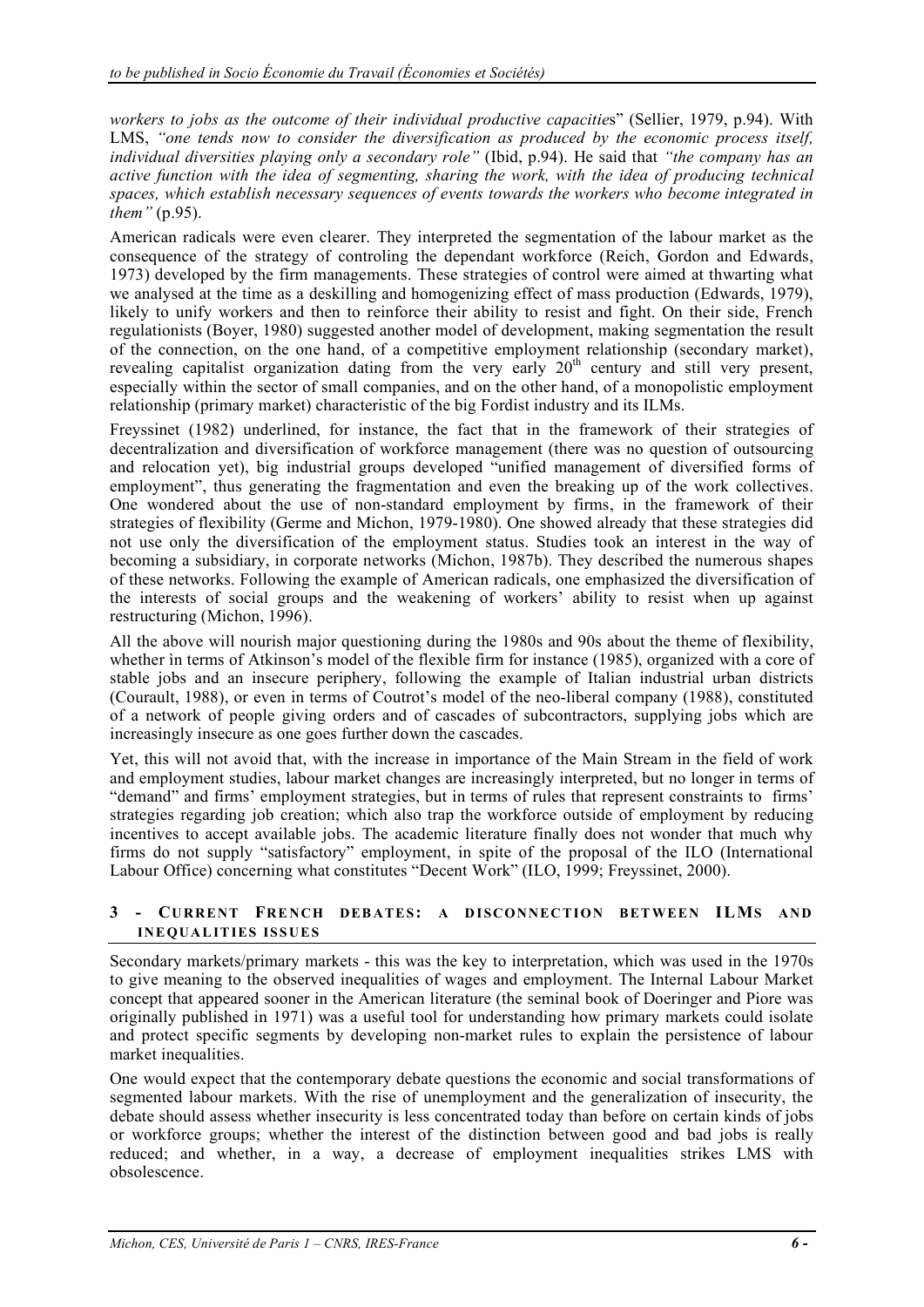But actually, there is a strange situation. On the one hand, some specific literature continues this segmentationist debate. It will be reviewed below (part 4). Moreover, as soon as temporary work is discussed, one refers to segmentation issues, especially when it is debated within the framework of national or European policies. The increase of non-standard employment contracts is immediately understood as a reinforcement of LMS, even if specialised studies may question the reduction of LMS to differenciations in employment contracts, arguing that temporary contracts may not be as insecure as it is often said (CREDOC, 1998; Lefevre, Viprey and Michon, 2002), or symmetrically, that permament contracts are becoming increasingly insecure. On the other hand - except in this somewhat specific literature - the academic debate is largely silent about what is happening with LMS today. This is reviewed now.

Specifically, the general debate in socio-economics no longer connects dynamics of labour market segmentations and inequality issues as narrowly as it did thirty years before. The increase of inequalities is no longer attached so strictly to labour maket processes and no longer the result of any variety of labour demands. When it is considered, it becomes either a matter of discrimination or a macroeconomic indicator of what happens in the new economic regime, compared to the former one.

This is introduced here with three points. Firstly, today, the erosion of internal markets is a major empirical issue. It may refer to the LMS models. But it does not really open onto the question of inequalities within the workforce. Secondly, in relation to social inequalities issues, it is briefly suggested that the observation of internal workforce heterogeneity refers only a little to the segmentationists' theses. Thirdly, readings of the historical dynamics that are suggested today are based on a hypothesis of a succession of existing models characterizing the different historical periods: stabilization of employment and the growing power of internal markets in the course of the period of growth following the Second World War, which is called the "*Trente Glorieuses*"; erosion of internal markets and generalized destabilization of employment today.

#### **3.1 – The erosion of internal markets**

Very early on, one became aware of the fragility of the boundaries separating the segments of the labour market and also of their strong dependence on the economic climate. Rosenberg (1989), for instance, developped the idea of a movement of these boundaries, depending on the phase of the cycle and the economic situation: in times of growth and in times of important job creations, there is a process of strengthening of the stability and security areas constituted by internal markets and of widening of the primary labour markets; this process weakens in times of slowdown, restructuring and job cuts, while secondary labour markets widen.

But later, it was not a question of reversible economic changes anymore. Since the entry into a phase of slowed-down growth and of quasi-continuous development of underemployment, a weakening of internal markets, apparently without return, has been frequently diagnosed. The phenomenon is most often associated with the transformations undergone by the productive organization, under the combined effects of new information technologies and economic globalization, the growing power of the new competition and of flexible organizations. The employment structures are renewed. The transformation of employment norms and conditions is indisputable.

All of these changes have been described by many studies with various points of views:

- big Fordist industrial sectors, major actors of the establishment of internal markets protected during the years of the sustained growth of the post-war years, are weakened today;
- the employment offered by former bastions of trade unionism quickly deteriorates;
- tertiary employment, which is less protected, belongs less to trade unions, and is less covered by protective collective agreements, is rapidly on the increase;
- unemployment levels have a devastating impact on trade unions' representation and bargaining capacities; the fact of not being part of a trade union anymore is a devastating expression of these difficulties of the contemporary trade union movement;
- the new modes of management of the workforce are centered on the competence and versatility, on the individualization of working hours and remuneration, as well as on outsourcing, relocation and subcontracting, and on forms of insecure employment;
- working conditions are subjected to new constraints (at the same time as we require more and more autonomy from the workers in the execution of their work, this work is carried out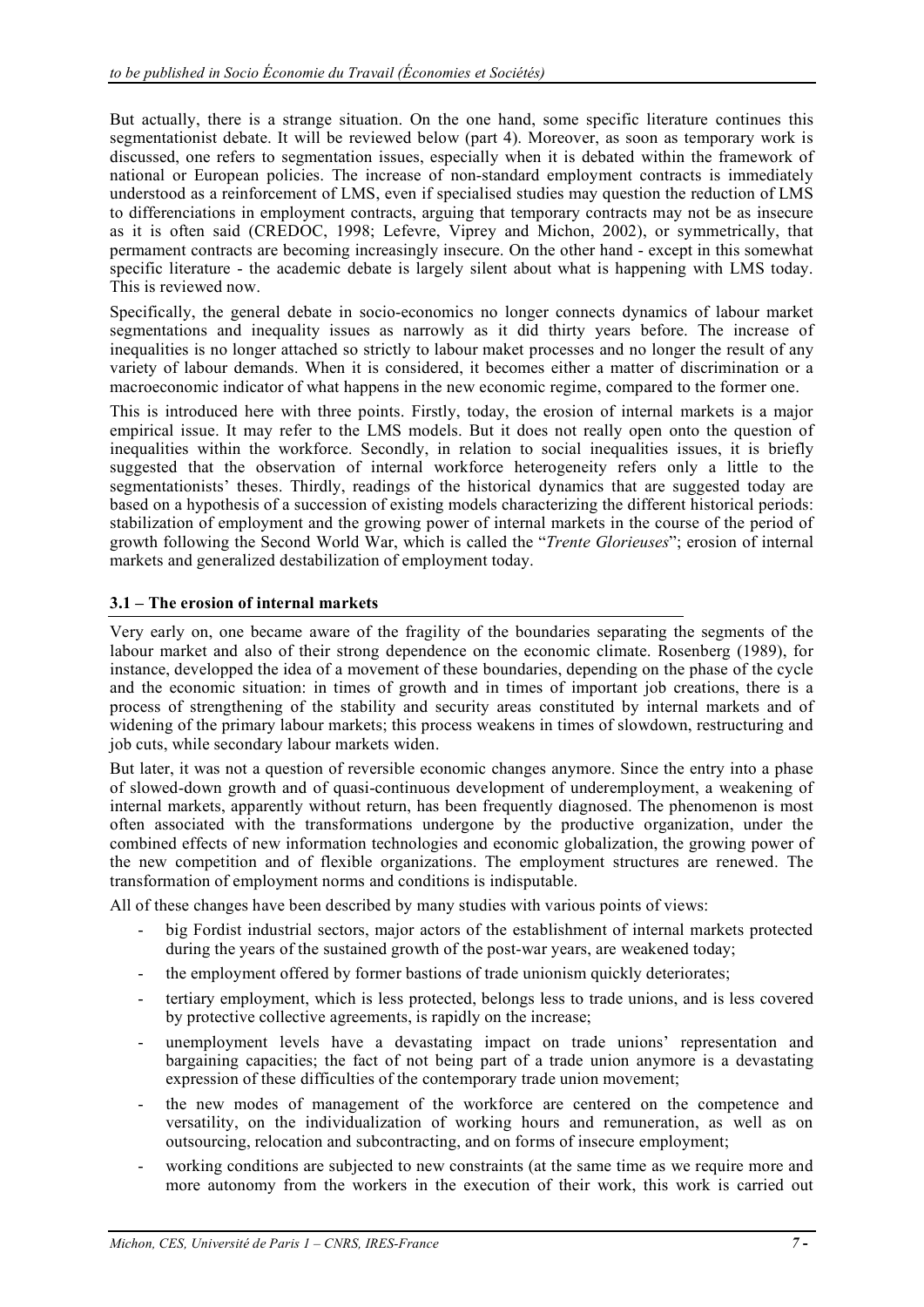according to time limits and a pace that depends more and more on market hazards and customers' demands)…

The impacts of these changes on labour market segmentation are discussed today. The protections that gave a sense of security to the workers of the internal markets keep on weakening. Would classic internal markets retract or change their nature?

According to Jean-François Germe (2001), internal markets would not disappear, but they would change their nature:

- Promotions would have become more frequent on external markets and less frequent on what remains of internal markets, at least for the most skilled workers.

- Insecure employment forms are developing quickly. Precariousness would constitute today the entry points to internal markets.

- Classic internal markets increased the status of seniority (both from the point of view of qualifications and that of remuneration) and constituted spaces of upward mobility. Today, horizontal mobility would develop on former internal markets and upward mobility would require more and more external mobility (Germe, Monchatre and Pottier, 2003).

Peter Auer's works (2005) try to show the limits of the theory relative to increasing insecurity of the workforce. They maintain that today we are witnessing more of an increase of the fear of insecurity (that is often associated with current economic globalization), than a real rise in insecurity. Indeed, it is not observed that seniority in employment reduces in the long term. One could then deduce that the development of insecurity would not reach the heart of internal markets, but would strike the outlying workforce, the groups that are subject to discrimination and fragile status. Internal markets would be still protective for the workforce of the "hard core".

A recent report carried out by the CERC (2005) makes the effort of reconciling both theses. It draws a distinction between employment instability, on the one hand, and employment insecurity, on the other hand.

Instability: "loosing or leaving one's employment". It assesses the continuity of the employment link between the workers and their company. It is measured by a flow of recruitment by the company and a flow of departures from the company. Thus, it refers to what happens within the company.

- Insecurity: "loosing one's job and being unemployed on a long-term basis". It assesses the extent of the employment break undergone by the workforce. It is measured by a transition rate between employment and non-employment. Thus, it depends not only on instability, but also on the state of the labour market.

According to this report, the instability of employment would have definitely increased in France. On the other hand, insecurity would reach a high level, but would not have deteriorated. Moreover, faced with instability, inequalities increase and insecurity still emphasizes inequalities of instabilities. In particular, we note without any surprise that the shorter the seniority with the same employer, the greater the instability; that belonging to a big (industrial or tertiary) group means greater stability; and that the share of long careers in a big group increases with time... Do internal markets show then high resistance? The debate is obviously not over. All this can back a modernized and legitimate reformulation of the segmentationist theses that could propose a better understanding of these changes of internal markets (see part 4).

## **3.2 – The analysis of social inequalities**

The daily newspaper, "Le Monde", released on the 20th of May 2006 a 6 page supplement giving an account of a "forum" that took place some days previously in Grenoble on the topic of "the new social criticism". Thus, one of the articles of this supplement entitled "Inequalities become less visible" sums up a few sentiments. Firstly, it notes a general observation, namely that "new inequalities have appeared". Then, it highlights the differences of analyses that were shown beyond common observations. These differences are presented as follows: Robert Castel observes the creation of what he calls "precariousness", new employee-employer relationship for whom the permanent contract is disappearing and there are more and more insecure forms of employment. Emmanuel Todd analyses a social re-stratification resulting from a strong fracture between a minority superior class that takes advantage of globalization and a large majority of people that suffer from it. Eric Maurin claims that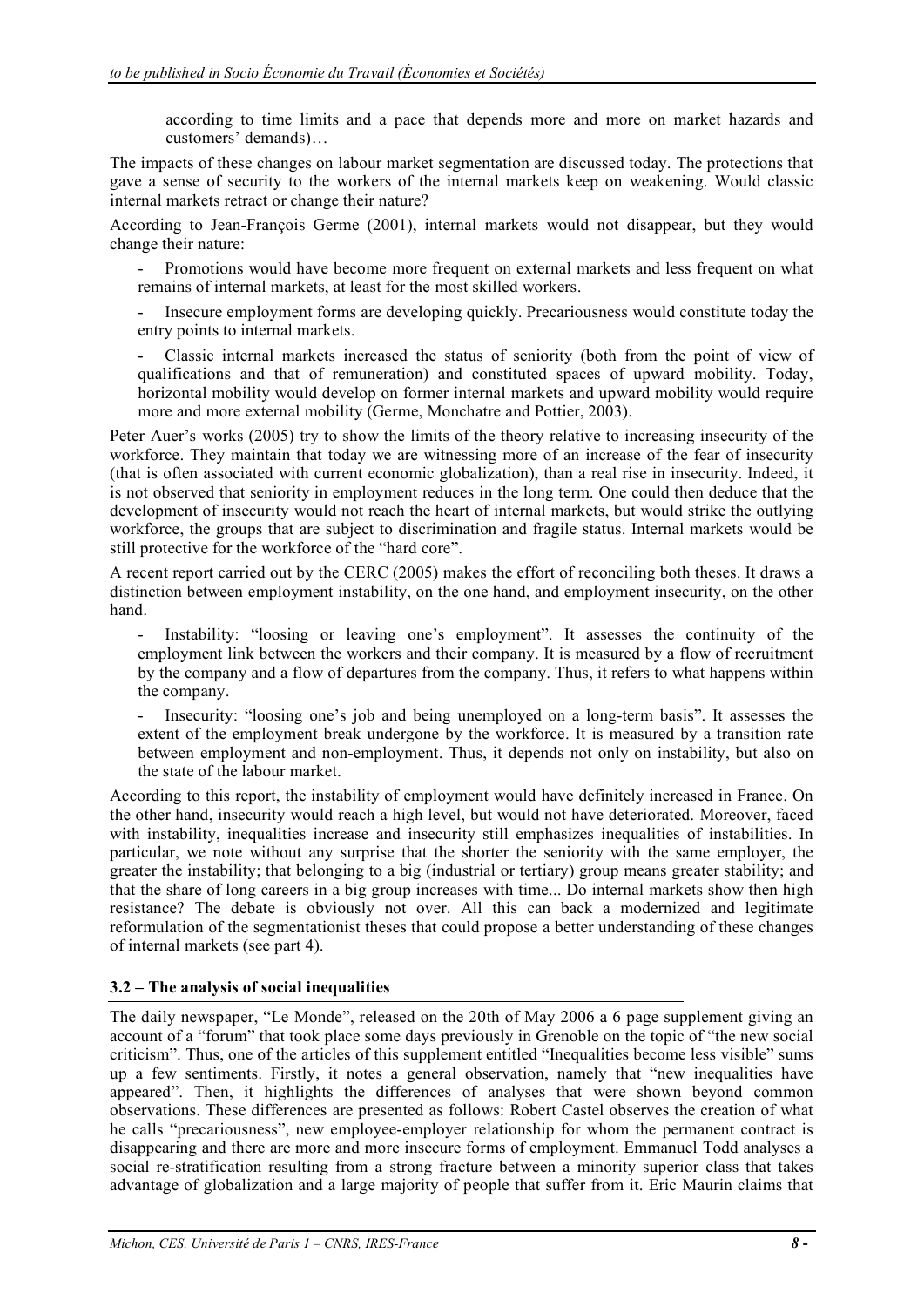today the employees are divided along lines which are much less visible than before - not between social classes, but between sectors or occupations within the same sector. Thomas Piketty maintains that the question of inequalities is not neutral. Nevertheless, the inequalities become less visible and the social ladder functions less. In the panel discussion, of which "Le Monde" gives an account, only Dominique Méda "would concede" (according to the term used by the signatory of the article) a duality of the labour market. The situation of some would deteriorate and the situation of others would improve. All the above-mentioned people reproduced here the main results of their previous research (see Castel, 2003; Todd, 1998; Maurin, 2002; Piketty, 1997; Méda et Vennat, 2004).

An increasing opposition of permanent contracts to "precariousness" leads to the belief at least that the permanent contract is synonymous with stability. In comparison with the current proliferation of precarious forms of employment, were the *Trente Glorieuses* really a period of security? And, if not for all, at least for a large majority of employees? Did the social ladder work really better then? Do the inequalities between economic sectors or within sectors have a really new dimension today and can we support the idea that they remain minor compared with the class divisions of the previous period? Were the *Trente Glorieuses* so perfect that the indisputable improvements of living, working and employment conditions, which characterized them, benefited more fairly all the components of the workforce than today? Nobody would really support such idealized views of the *Trente Glorieuses*. But even if this forum dealt with social inequalities and was not focused on the more restricted question of only the inequalities of employment, nobody asserted that the production of the inequalities of employment could be a major characteristic of the situation of full employment of the *Trente Glorieuses*. Each of them refers more or less clearly to a previous situation that we make out to be widely simplified, indeed caricatured and idealized, but that, in a more or less ambiguous way, presupposes a more homogeneous workforce than today; that today the essential fracture is less between social classes (as is supposed was the case before) than within the employees (which is supposed to be newer); that the development of major inequalities within the workforce identifies post-Fordism; that the development of the heterogeneous nature of the workforce was not a characteristic of the previous period of the *Trente Glorieuses*.

The contributions proposed by the book edited by Bevort, Lallement and Nicole-Drancourt (2006) (many of the contributors took part in the previous Forum mentioned above) are presented in a similar perspective by the editors, even though they assert that for twenty years, the increase of non-standard employment has been producing some social divide between protected and unprotected workforce groups.

Therefore, all this appears all the more significant. Segmentationist analyses are no more an inevitable reference. And labour market inequalities are less considered an essential dimension of social inequalities, compared to what they were during the prosperity of the *Trente Glorieuses*.

## **3.3 – The historical dynamics of the employment relationship**

Within the framework of the complete historical overview drawn up by the first development of the Regulation Theory, Boyer (1980) suggested a kind of synthesis between the Regulation Theory and the Segmentation Theory, making noticeable labour markets segments, the result of the juxtaposition at an historical moment of the characteristic models of successive phases of the capitalist system, model that declines or model that emerges (??? Merci de restructurer la phrase pour la rendrer comprehensible!). These keys to understanding have been used a lot, but have also been greatly distorted.

It has been forgotten that each period juxtaposes models of different historical generations. All that has been retained is the one-dimensional characterization of each phase (competitive regulation and external labour markets; Fordism and internal markets; post-Fordism and the return of external markets). So, we do not refer explicitly anymore to a polycentric situation, described as stability for some and great insecurity for others. This is no longer a matter of describing internal markets, which are admittedly carefully isolated from external markets by well-structured and filtering points of entry, but in symbiosis with them. There is strong symbiosis as internal markets are fuelled by external markets. There is also strong symbiosis (and maybe mostly) because internal markets appear when the employment situation creates a balance of power favourable to the workers, who succeed then in imposing areas of protection against insecurity; because they disappear when the balance of power turns against workers. The overvaluation of internal markets overshadows the simultaneous presence of external markets and puts in the background any segmentation of the labour markets.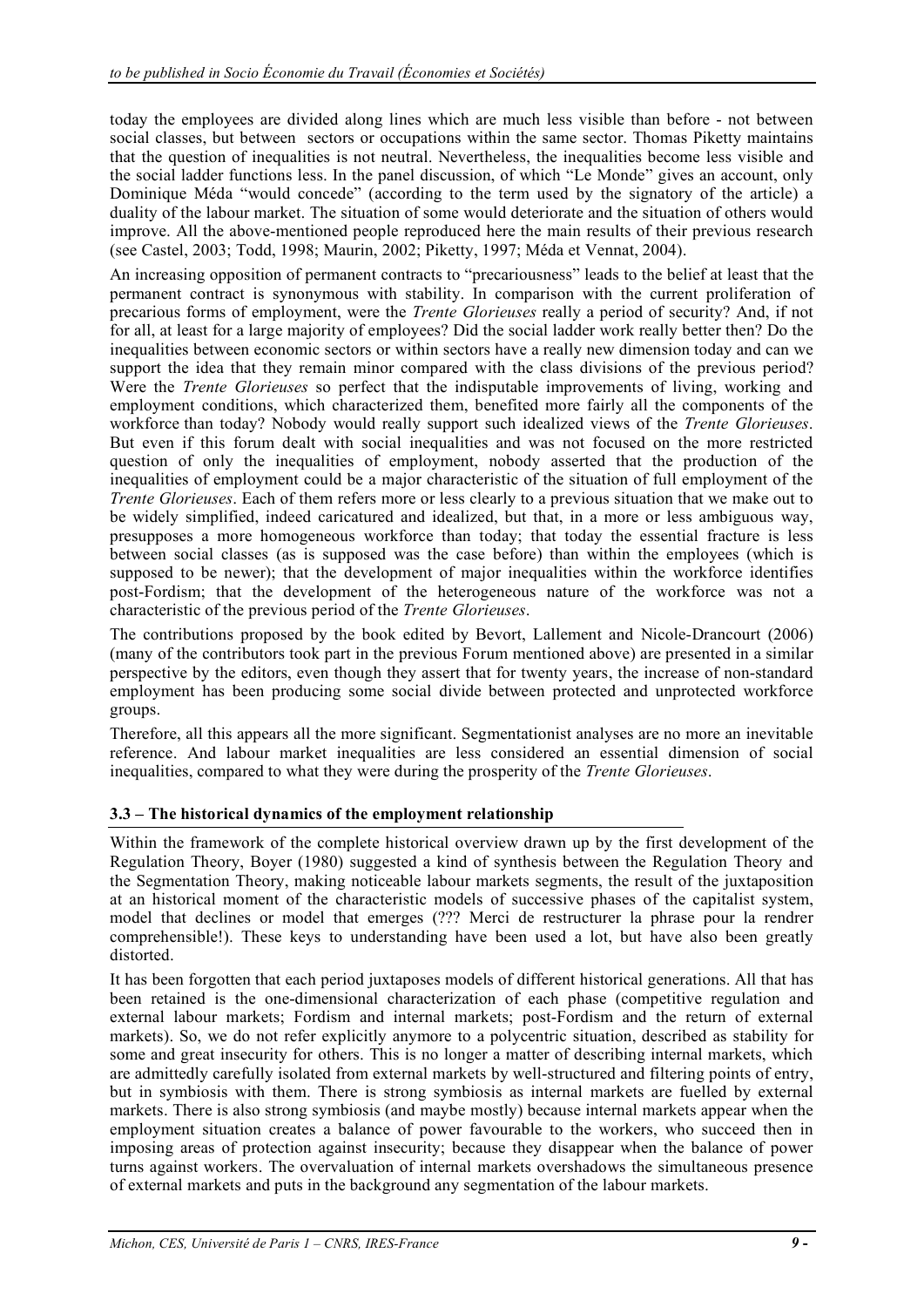Supiot (1999), working on the nature of the employee-employer relationship, described Fordism as an exchange between accepted subordination and economic security that provides employment security granted by the internal markets of big companies. The risk is that this description of the employeeemployer relationship as an exchange substitutes then for the classic position of subordination.

Ramaux (2006) can then describe a "stable employment system of the *Trente Glorieuses*" (Fordism authorizing the "primacy of internal markets") and compare it to a new system of unstable employment (at the end of Fordism "reactivating" external markets). The main empirical question becomes the possible end of stability and the development of instability. It is no longer a question of inequalities in instability. This condition, which is essential to the development of internal markets (protection of some workers seems to be possible only if others are unprotected), disappears, at least becomes almost anecdotal compared to what is considered to be central, that is to say the development of insecurity. Ramaux can even put the question: "and if there was no external market?". Together with recognizing that the dualism of internal markets/external markets wants to describe the differentiated practices of workforce management, he suggests an approach that opposes market exchange in external labour markets and administratively regulated exchange in internal markets. Market processes occur only in external markets. Administrative processes occure only in internal markets. Both worlds become totally unfamiliar with one another. This leads us far from the segmentationist theses, even if we can still refer to them sometimes.

From a macroeconomic point of view, Boyer (2006) analysed the conditions for rendering economic growth and employment security compatible. He asserted that employment security is not systematically opposed to job creation: "minimum security is required for good economic performance of companies and national economies". Boyer (2007) describes today the Fordist period as being characterised by the addition of economic efficiency and social equity, promoting simultaneously economic growth and stabilisation (if not reduction) of social inequalities, contrasting with the following period of weak economic growth and increased inequalities.

With this macroeconomic perspective, inequality issues are always an important variable to be taken into account when describing historical changes. Moreover, it can be used by international comparative studies as a variable that differentiates between countries. But there is no indication that insecurity for some creates the possibility of security for others. Whether in terms of historical changes or an international comparative perspective, global models are compared, but there is no serious interest for their internal heterogeneity. It is a purely macroeconomic view. So the main point here seems to be: is labour market segmentation no longer a crucial empirical feature? Or is its disappearance simply the result of what the adopted macroeconomic viewpoint makes it possible to conceal? In any case, when examining current debates, one can assert that labour market inequality issues are no longer systematically put forward by those who observe social inequalities or increases in employment insecurity or instability. It is really quite a different scene for socio-economic debates.

## **4 – WH ICH CUR RENT SEG MENT AT ION IST RE FORMU LAT IONS?**

Is it still possible to assert that inequalities play a major role in labour market processes? Is there some segmentationist reformulation in France today? Petit (2004) promoted a segmentationist revival by the end of the 1990s. Gazier and Petit (in this issue of *Économies et Sociétés*) review the French literature that studies and builds typologies of companies based on the various forms of human resource management. There is no doubt that these studies can inspire LMS models, even if their perspective may more often be inspired by the French Conventionalist Theory.

Today, the current French literature that could be considered as "segmentationist", appears to use three analytical tools: firstly, a return to the analysis of the multidimensionality and complexity of the employement relationship, which was promoted by some of the first segmentationist litterature; secondly, the Occupational Labor market (OLM) models, which now have a very central position within socio-economic research, which refer to LMS; thirdly, the Transitional Labour Market (TLM) models, which use the methodology of flow analysis again, in order to better justify employment policies for flexsecurity.

## **4.1 - Multidimensionality and Complexity**

Petit (2004) brings a debate concerning two segmentationist approaches to the forefront: on the one hand, the American Cambridge approach, which is widely summed up by Piore's research work, and,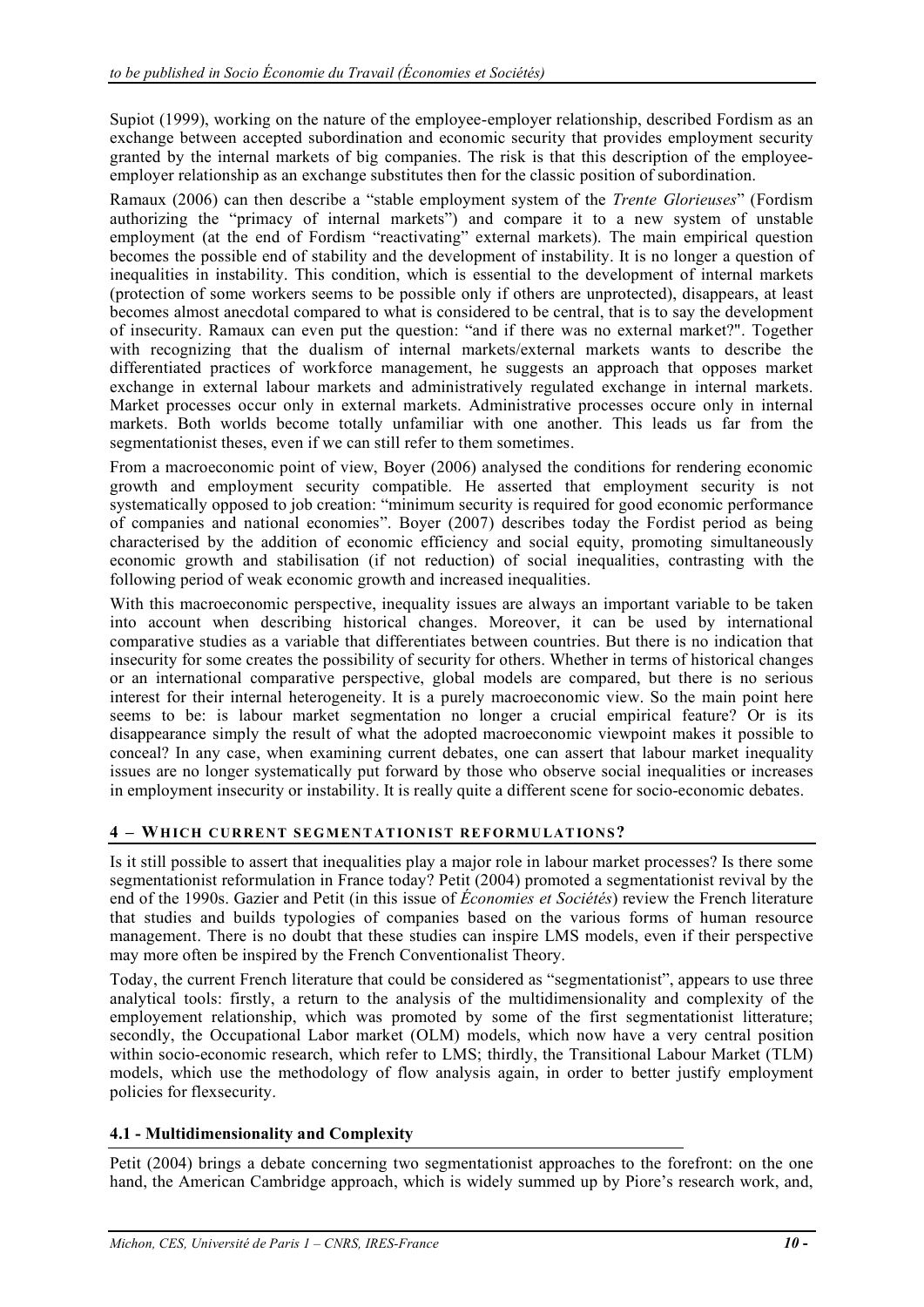on the other hand, the British Cambridge approach and that of the international research network, which is led by the British (the International Working Party on Labour Market Segmentation – IWPLMS). The latter supports the view that it seems impossible to transpose Piore's schemes to other situations than the one for which it was conceived, because of a lack of "dynamic interpretation of segmentation" and because of a vision of the structuring of labour market that is too one-dimensional. One would thus understand that Piore has abandoned them. However, it shows that the British Cambridge researchers tried hard to take into account multidimensional causalities and complex interactions that enable them to propose segmentationist models that are appropriate for diverse situations. Wilkinson (1983) represents quite well this effort to give an account of such causalities and interactions.

Multidimensionality and complexity are at the heart of current segmentationist debates. Lefresne (2002) explicitly refers to the British Cambridge approach - to be specific Grimshaw and Rubery (1998) - in order to underline the fact that today ILMs would split up under the pressure of globalization. Faced with new constraints of the increase in value of capital, firms would indeed diversify their employment strategies. In these conditions, segmentation does not appear to be a stable division. Today, a process of internalisation, which would be "*reversible and subjected to variable constraints*", and a model of "*setting*" of the external markets in the ILMs should be preferred to the model of ILM.

Transformation of job requirements regarding qualifications is often set in the centre of changes affecting the systems of workers' mobility and the rise of occupational markets. Beffa, Boyer and Touffut (1999) emphasize the dynamics that have changed the employment system for about 20 years by distinguishing three types of wage relations, built on specific modes of training, of competences and of remunerations: "*polyvalent stability*", heir to the primary market; "*market flexibility*", heir to the secondary market; "*occupational relationship*" which is, according to Piore, quite similar to the former upper tier of the primary market. This configuration is quite similar to the tripartite configuration of external market, ILM and occupational market.

Many people favour the explanatory role of qualifications transferability in the distinction between the internal, occupational and external labour markets. Thus, Gautié (2003) emphasizes the fact that Doeringer and Piore (1971) already relativized "*the requirement of identification of the ILM with a given institutional unity*" and differentiates their analyses according to the type of workforce and to the branch of industry. With Eyraud, Marsden and Silvestre (1990), he insists on the decisive role of technical requirements of jobs and skills, brought by training systems regarding the structuring of labour markets. So, what seems to be crucial in the phenomenon of erosion of ILMs, is the change of qualification and competence requirements (in particular in terms of versatility), its effects on the mode of acquisition of these qualifications and competences, especially in terms of mobility. Horizontal mobility develops. Precariousness becomes a stage of acquiring experience and qualifications, as well as of selecting the workforce prior to its integration. Promotion does not require employment stability anymore, but on the contrary, requires mobility - all of which are characteristics of the occupational markets.

Would the management of qualifications be the main, if not the only or the last dimension or variable, explaining the emergence of fragmented markets? Would the emphasis put in France on the dimensions of qualification and of competence be too great and constitute a view of ILMs that is too one-dimensional? The debate is old (Michon, 1987-b). In any case, the tradition of multidimensionality and complexity of the British Cambridge approach is still very much alive. Like the American radicals of the 1970s, who represented a more "political" view of segmentation by stressing the dimensions of social control of the workforce, including disciplinary control in, Birecree, Konzelmann and Wilkinson (1997) focussed on the necessary distinction between technical and social relations of production and show that everything is not just a matter of changes in relations between people, techniques and productive methods. Grimshaw and Rubery (1997) drew up a typology of labour markets according to two main lines: firstly, specific qualifications and secondly, the bargaining power of employees. In France, Lamotte (2004) admits that the effects on the workforce of the changes of complex productive systems cannot amount to the dimensions of training and remuneration. The model of ILMs involves an analysis of the complexity of productive organizations and of the variety of modes of labour management. Mehaut (2004) suggests a sophisticated relationship, which includes models of competences management within a context influenced by the rules of the labour market and by the societal characteristics of organizations. From this point of view, management of competences would be a tool used to modify rules (of recruitment, remuneration and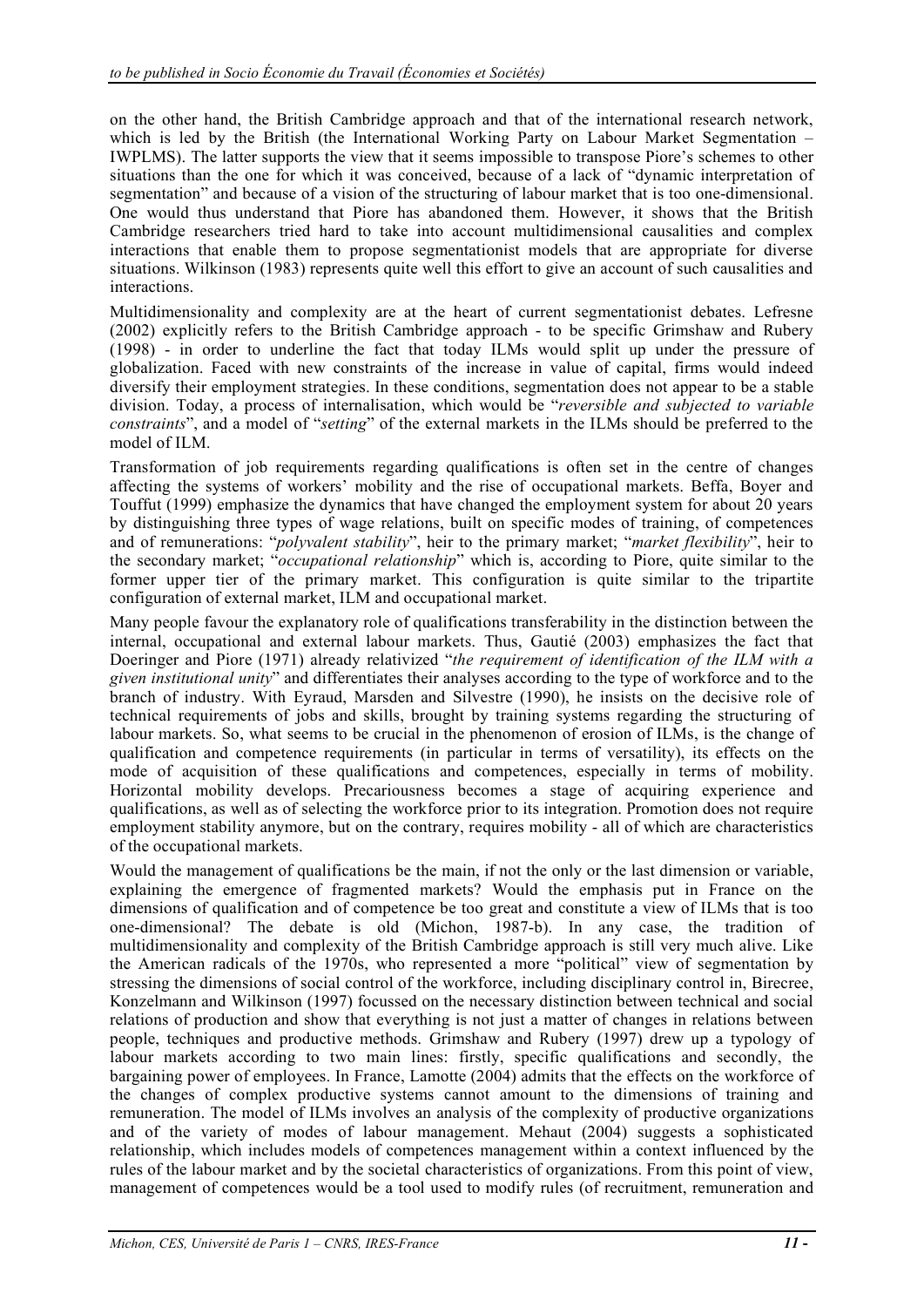mobility) suitable to various labour market segments: rules of the ILMs in countries where markets remain solid and rules of occupational markets where they dominate. In all cases, management of competences adapts to national realities, in order to enable them to develop and changes the internal rules of segments, but maintains the segmentation and the existence of national models of segmentation.

Empirical works and interpretative models are present in the field of labour socio-economics, analysing the complexity of productive organizations and of the diversity of management modes. A fortiori, if one goes beyond the limits which have been determined and if one broaches research work that claims to represent the Socio-Economics of Conventions or the Regulation School.

## **4.2 - The development of occupational markets**

Doeringer and Piore (1971) reduced in anything ILMs to jobs within a single firm. According to them, an occupation constitutes also an ILM, insofar as a collective agreement, for instance, or any other formal rule settles appointments, promotions and remunerations, organizes mobility and protects from unemployment. In that sense, ILMs (within occupations) would not be incompatible with great mobility and frequent changes of employers. As Lefresne (2002) rightly notices , only the in-firm market has mainly remained. Eyraud, Marsden and Silvestre (1990) wanted to clarify things by isolating ILMs within occupational areas and by calling them "occupational markets", namely markets of skilled, well-paid work, with great mobility and low unemployment considering the labour shortage which often prevails. In other words, using the approach of the CERC (2005), the markets are characterized by high instability, on the one hand, and low insecurity, on the other. The models of segmentation thus become tripartite models: external markets, ILMs, and professional markets. The current situation would be strongly characterized by a decline of ILMs (stability and security) and by an increase in the importance of occupational markets (instability and security).

The concept of occupational market was developed with an international comparative aim. Research work carried out in the 1970s at the LEST in Aix-en-Provence (Maurice, Sellier and Silvestre, 1982) observed indeed an important weight in the ILMs in France; a completely different configuration in Germany, described as being the indicator of very present occupational markets.

The difficulties concerning the integration of the youth workforce is one of the most important questions that have been linked to that kind a model of tripartite segmentation in France and that justify its use. The high instability, from which young people suffer today - even qualified ones would have all the characteristics of occupational markets (Germe, 2001 or Fondeur and Lefresne, 1999 and 2000). In fact, the employment relationships, which develop concerning young people, and high-level skills linked to new technologies (computer scientists for instance) are ranked just between classic employment and freelance work. They are characterized by high mobility. They would yet be more representative of "competency markets". This new avatar suggested by Fondeur and Sauviat (2003) is close to occupational markets, apart from one very important point, namely the lack of formal regulation. It suggests new evidence: if everything is not adjustment of prices-quantities, everything is not rules either.

Do ILMs weaken and is employment not secure anymore? Far from perpetuating jobs to secure the workforce, occupational markets would admittedly be characterized by high mobility, but is it also accompanied by real professional careers? This would be today the best guarantor for security. The model of occupational markets would provide a symbolic conception of another form of functioning.

## **4.3 - Flexsecurity and transitions**

The French configuration seems to oppose the protection of ILMs to the exposure of external markets to risks. Other national models suggest that it would not be inevitable. One tries today to establish a junction between flexibility (today, generating risks) and security. The "flexsecurity" that for instance the Dutch or Danish models would offer (Barbier, 2006) would show that it is possible to "equip" labour markets so that they can assure another form of functioning.

Job changes and displacement of the workforce have become a major constraint of productive efficiency. They impose, in particular, the renewal of training and competence throughout economically-active life. "Transitions" between varied situations and positions of professional activity or inactivity, training, employment and unemployment become numerous and more complex. They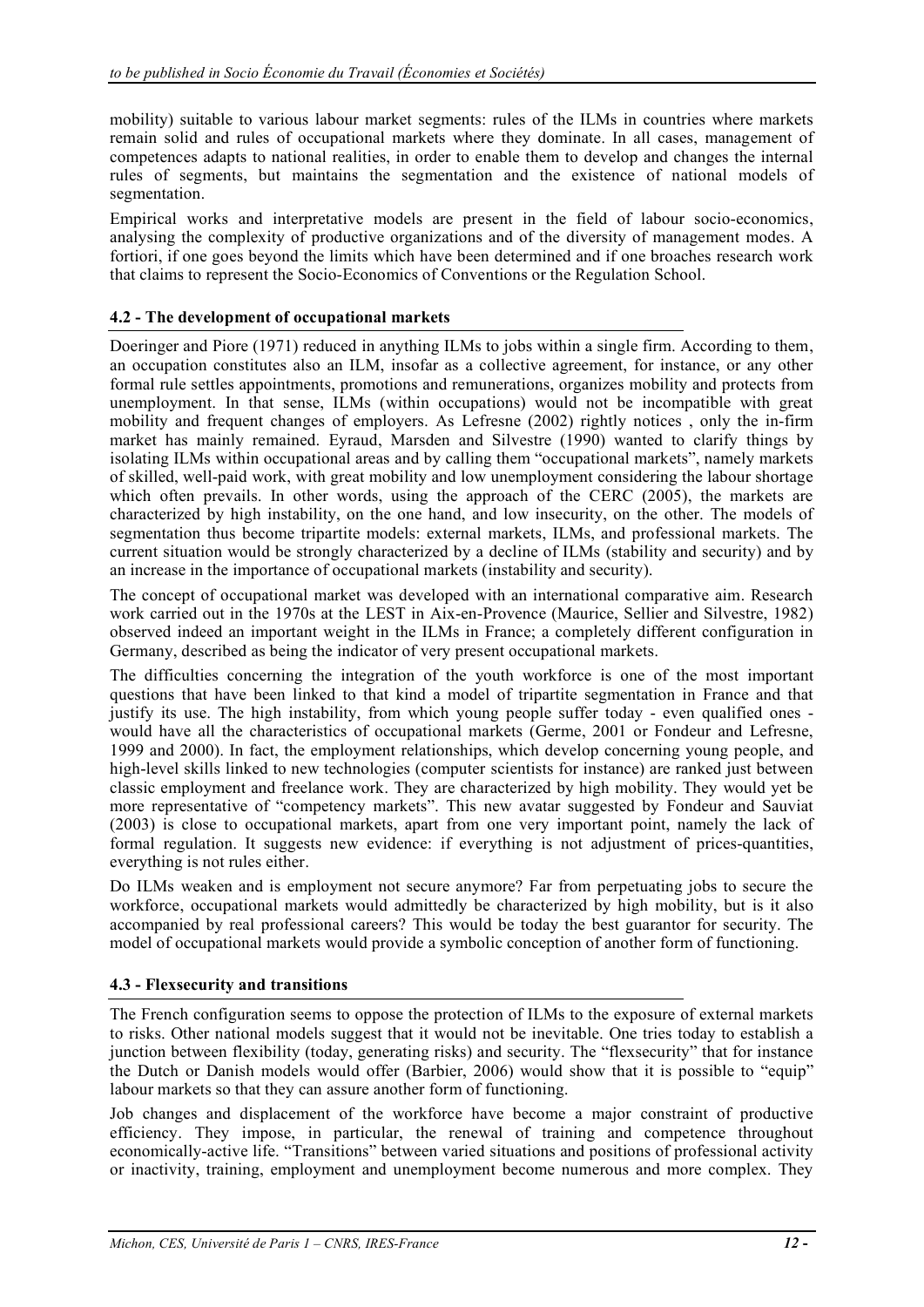would quickly remove the rules of a stable and full-time job for the whole working life that were conveyed by primary labour markets (Gazier, 2000). It would then become possible and necessary to secure them by dissociating social welfare from occupying a job. The functioning of external or occupational labour markets would have to become fluid, by reducing the loss of protection which is today associated with market transtion, by reducing in the same way resistance to change. The issue of "transitional markets" (Schmid, 1995) suggests the viewpoint of new regulations, which would create a situation that workforce and firms would benefit from such transitions.

 *"The term, "transitional markets", describes the systematic and negotiated development of transitions covering mobility in the labour market, understood in the general sense of the words"* (Gazier, 2001, p.50). Although they claim their direct relationship with models of segmentation, especially through the viewpoint that they adopt of an analysis in terms of flows and mobility, models of transitional markets stand somewhere else. Their aim is to analytically establish recommendations concerning employment policy. Their first role is to recommend. The innovation of which they claim to be the initiators - suggesting the dissociation of social rights and job tenure - comes clearly within the framework of this field of recommendations.

Social groups and inequalities have long been absent from this picture drawn up by these models. Today they are introduced. Characterising Fordism by the presence of large and frequent internal markets does not imply that external markets have declined. It is not a coincidence that Gautié and Gazier (2003) indicate that many workers - and in some countries the majority - do not belong to any internal market. Thus, when Gautié (2003) observes the main weakness of transitional markets - that is to say their costs and the complexity of their implementation - he notices that the danger, which threatens transitional markets, is "a form of dualism". He clearly expresses the risk that every group benefits differently from a sparking off of transitional markets.

One might as well say that the matter of job inequality (and especially inequalities in employment access) re-emerges strongly, while we thought to solve it by refusing the inevitability of an opposition between security and stability areas, on the one hand, and insecurity and instability areas on the other. How could one avoid, for instance, that part-time jobs do not constitute a ghetto that women leave only with great difficulty, as is the case in France? More generally speaking, how could one equip the market so that it does not benefit only some people, to the detriment of the others? How could one avoid the classic pernicious effects of increasing inequalities? Here, segmentation issues emerge again.

One can wonder whether the TLM's huge ambition is compatible with a real "market", whose function is quite obviously to link up together and pair supply and demand. How could a labour market be organized so that it does not "select" in order to sort out better job applicants in line with their "employability" and so that it does not integrate competition and inequalities generated by it as the primary characteristic of that way it functions (Michon, 1994)? Worse still, how could a "market" not select job applicants, that is to say, all things considered, could not cause inequalities in particular in the access to employment, since this is exactly the question that we are concerned with.

## **5 - LAST REM ARK: A SE GME NTAT ION IST RE NEWA L?**

What could be the future of segmentationist models? At the end of this survey of one of the major questionings of French Socio-Economics concerning labour market processes and the inequalities linked to the existence of ILMs - which are increasingly limited and not very accessible - we will avoid this trick question. It is obviously impossible to deal with it without broaching all the theoretical innovations of the past twenty years, in particular the analysis of transformations of the employeeemployer relationship, proposed by the Theory of Regulation or the analysis of diversity, to which Conventionalist Research attaches importance. The narrow framework that was set in this paper does not permit it.

In any case, it is possible to question the possibilities for LMS models to escape their actual strange position within French socio-economic literature: an inevitable reference, on the one hand, as soon as one emphasises that the labour market is not a homogeneous space, but is characterised by strong inequalities, and is far from the ideal of free and unregulated markets; something which is no longer put forward, on the other hand, focusing only on the narrow issue of temporary work and disappearing behind general analyses of social inequalities and historical dynamics of economic regimes.

All things considered, the view that we have today of labour market processes and of inequalities that emerge in particular regarding job security - this view has been greatly enriched since the beginning of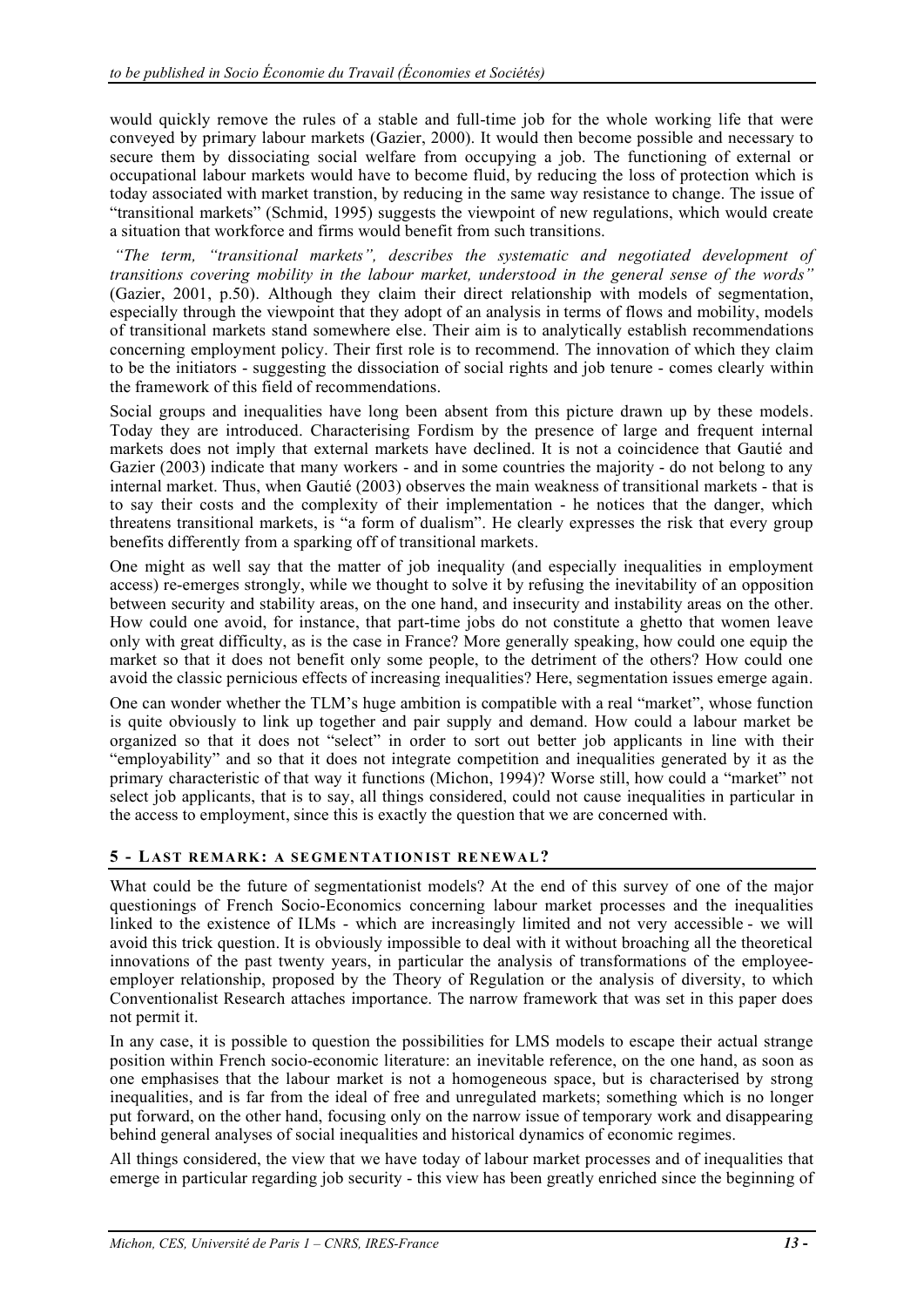"the segmentation of the labour market". The "good" primary market, opening the access to protected ILMs, is not opposed anymore to the "bad" secondary market that relegates inside the zone of insecurity of the external market. The configurations are much more complex. Their dynamics are no longer ignored. Policy recommendations reappear, as was the initial objective of LMS models. Explanatory variables take into account many areas.

The segmentationist models reappear in the debate through their ability to emphasise the essential functions of labour markets (selecting and distributing the workforce towards available jobs) and their main pernicious effect (causing insecurity and inequality). One has to try assuredly to overcome this pernicious effect with a "tool", that is to say an appropriate policy; but without reducing their market efficiency. Is this programme really realistic? In any case, the future of segmentationist issues will depend on its success.

#### **6 - REFE RENCES**

Atkinson J. (1985), « Flexibility : planning for an uncertain future », *Focus*, p.26-29 (originally published in « *Manpower Policy and Pratice : the IMS Review* », vol 1, spring 1985)

Auer P. (2005), « Protected mobility for employment and decent work: labour market security in a globalised work », Geneva, *ILO (Employment Analysis and Research Unit, Employment Strategy Department),* Employment Strategy paper, 2005/1

Barbier J.-C. (2006), « Analyse comparative de l'activation de la protection sociale en France, Grande-Bretagne, Allemagne et Danemark », Centre d'Études de l'Emploi, rapport de recherche n° 31, 217 p.

Beffa J.L., Boyer R., Touffut J.P. (1999), «Les relations salariales en France : Etat, entreprises, marché financiers», Paris, *Notes de la Fondation Saint Simon*, n° 107, juin.

Berger S., Piore M.J. (1980), « *Dualism and discontinuity in industrial societies* », Cambridge University Press, Cambridge (Mass), 159 p.

Bevort A., Lallement M. et Nicole-Drancourt C. (2006) « Flexicurité. La protection de l'emploi en débat », *Problèmes politiques et sociaux*, n° 931, La documentation française, décembre

Birecree A., Konzelmann S. and Wilkinson F. (1997), « Productive systems, competitive pressures, strategic choices and work organisation : an introduction », in *International Contributions to Labour Studies*, n° 7, p. 3-17

Blassel H., Germe J.F., Michon F. (1979), « Une autre approche des conditions de travail : usage et reproduction des forces de travail », in Commissariat Général du Plan, « Une nouvelle approche pour l'analyse des conditions de travail », *Economie et Planification (Emploi et Système Productif)*, pp. 231-250.

Bouillaguet P., Michon F. (1982), « Crise du travail ou crise du rapport salarial. Quelques enseignements de l'histoire de l'emploi féminin en France », Séminaire d'Économie du Travail, Paris, octobre, 41 p. (*Cahier du SET n° 8203*).

Boyer R., 1980, « Rapport salarial et analyses en termes de régulation. Une mise en rapport avec les théories de la segmentation du marché du travail », *Économie Appliquée*, n° 2.

Boyer R. (2006), « Employment and decent work in the era of flexicurity », Paris, *PSE - Paris-Jourdan Sciences Economiques,* n° 2006-21, working paper, 44 p.

Boyer R. (2007), « La flexicurité : quels enjeux pour l'Europe ? », Paris-Jourdan Sciences Économiques, 6 juin, 18 p. (*communication aux XIèmes Journées Internationales de Sociologie du Travail, Londres, 20-22 juin*)

Castel R. (2003), « Les metamorphoses de la question sociale », Paris, Gallimard, 2003

CERC (2005), « La sécurité de l'emploi face aux défis des transformations économiques », La Documentation Française, Paris, 184 pages (rapport n° 5)

Courault B. (1988), « Le modèle du district industriel à la lumière des travaux franco italiens », in LSTRP (CNAM - CNRS) et SET (Université de paris I - CNRS), Journées communes d'Économie et de Sociologie du Travail CNRS, « *Travail et emploi : formes nouvelles , nouveaux points de vue ?* », Paris, 16-18 novembre, pp.43-52.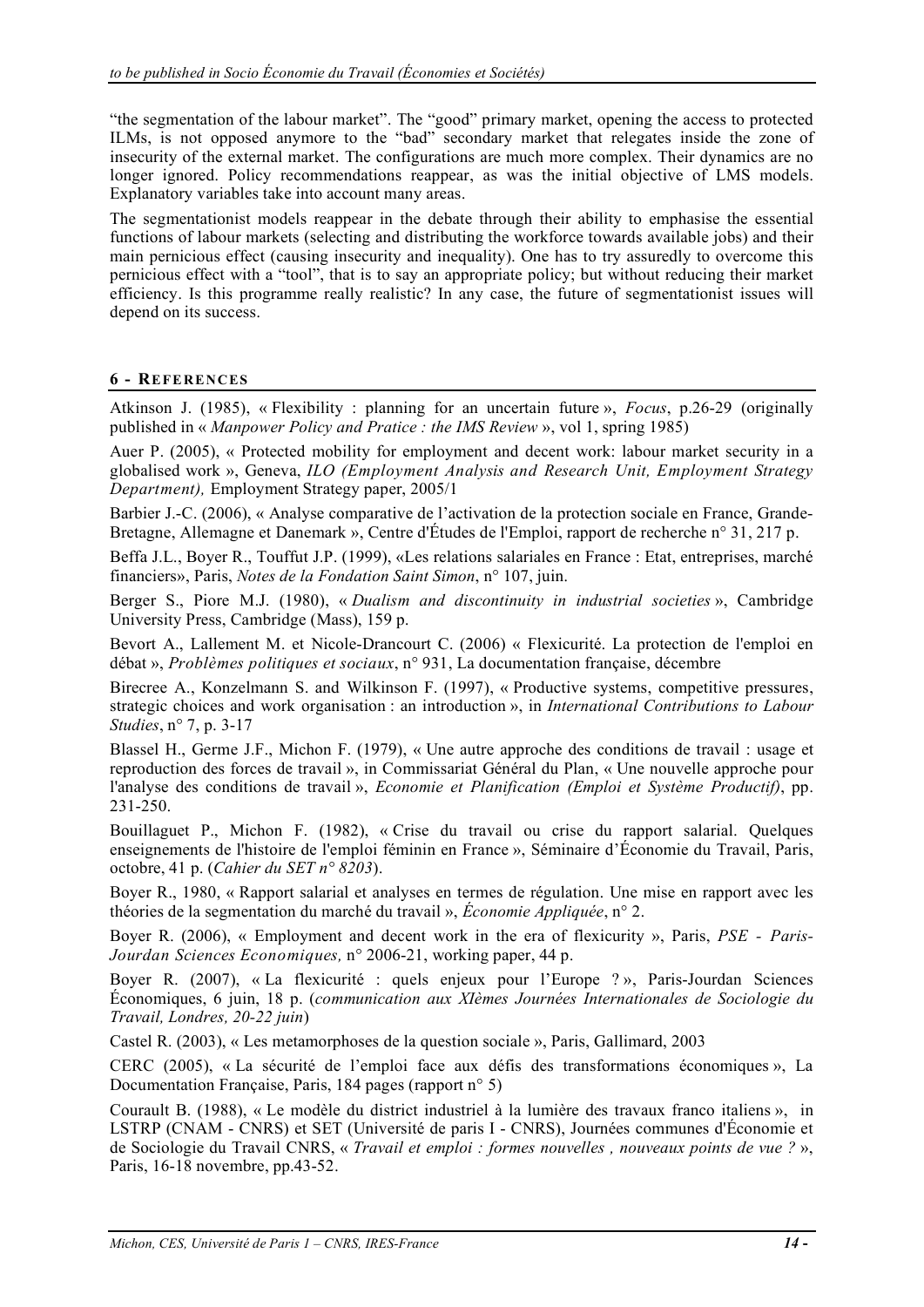Coutrot T. (1998), « *L'entreprise néo libérale nouvelle utopie capitaliste* », Paris, La Découverte (Textes à l'appui, série économie), 282 p.

CREDOC (1998), « Les intérimaires à forte intensité d'emploi. Vécu, opinions et attentes à l'égard du travail temporaire », Paris, DAERE- SETT, 13 p. (étude réalisée à la demande du SETT)

Destefanis M., Vasseur A.M. (1974), « Le fonctionnement d'un marché du travail local, le bassin de main d'oeuvre d'Annecy », *Cahier du Centre d'Etudes de l'Emploi*, n. 5, 281 p

Doeringer P. et Piore M.J. (1971), « *Internal labour market and manpower analysis* », D.C. Heath, Lexington (Mass), 214 p.

Edwards R. C., 1979, « *Contested terrain. The transformation of the work place in the 20th century* », Basic Book Inc. publ., New York, 261 p.

Eyraud F., Marsden D.W., Silvestre J.J. (1990), «Marchés professionnels et marchés internes en Grande Bretagne et en France», *Revue Internationale du Travail*, vol. 129, n°4, novembre, p. 551-569.

Favereau O. (1989), « Marchés internes, marchés externes », in *Revue Économique*, vol 40, n° 2, mars, pp. 273-328

Fondeur Y., Lefresne F. (1999), «Présentation : les jeunes sur le marché du travail, une comparaison européenne», *La Revue de l'IRES*, n° 31 (1999/3), p. 5-21 («Spécial Jeunes et marché du travail : comparaison européenne»)

Fondeur Y., Lefresne F. (2000), «Les jeunes, vecteurs de transformation des normes d'emploi ?», *Travail et Emploi*, 2/2000

Fondeur Y. et Sauviat C. (2003), « Les services informatiques aux entreprises: un "marché de compétences" », *Formation Emploi*, n°82 (Numéro spécial « *Les enjeux des technologies de l'information et de la communication* »), avril-juin

Freyssinet J. (1982), « *Politiques d'emploi des grands groupes français* », PUG., Grenoble, 235 p.

Freyssinet J. (2000), « Plein emploi, droit au travail, emploi convenable », in *La Revue de l'IRES*, n° 34, p. 1-32

Gautié J. (2003), « Des marchés internes aux marchés transitionnels », Noisy-le-Grand, Centre d'Études de l'emploi, 33 p. (version révisée d'une communication présentée à la Conférence de la Fondation St Gobain, juin 2003, document pdf)

Gautié J. et Gazier B. (2003), « Les marchés transitionnels du travail : à quel paradigme appartiennentils ? », Paris*, journées MATISSE (CNRS-Université de Paris 1),* 3-4 avril*,* 8 p.

Gazier B. (2000), « L'articulation justice locale / justice globale. Le cas des marchés transitionnels du travail », *Revue Économique*, vol. 51 n° 3, mai, pp.571-581.

Gazier B. (2001), «Emplois aidés et marchés transitionnels », in Institut Caisse des dépôts pour la Recherche et Direction du Programme PME Emploi, eds (2001), « *Emploi: quelles innovations?* », Caisse des Dépôts et Consignations (Actes du colloque du 21 juin 2001), p. 48-52.

Germe J.F.(2001), « Au-delà des marchés internes : quelles mobilités, quelles trajectoires ? », *Formation Emploi*, n°76, octobre-décembre.

Germe J.F., Monchatre S. et Pottier F. (2003), « *Les mobilités professionnelles: de l'instabilité dans l'emploi à la gestion des trajectoires* », Paris, La Documentation française.

Germe J.F. et Michon F. (1979-80), « *Stratégies des entreprises et Formes Particulières d'Emploi* », Paris, Séminaire d'Economie du Travail (Cahier n°8006), rapport pour le Commissariat Général du Plan (tome 1 : « *Dossiers*", décembre 1979, 186 p., tome 2 : « *L'enquête* », juin 1980, 199 p) (avec la collaboration de M. Bonnechère et M. Kerleau)

Grimshaw D et Rubery J. (1997), «Integrating the internal and external labour markets», *Cambridge Journal of Economics*, 22(2), march, pp. 199- 220.

ILO (1999), « Report of the Director-General : Decent Work », *International Labour Conference*, 87th session, (http://www.ilo.org/public/english/standards/relm/ilc/ilc87/rep-i.htm)

Kerr C, 1954, « The balkanisation of labor markets », in Bakke E.W. (ed), « *Labour mobility and economic opportunity* », MIT Press.

Lallement M., 1999, « Les gouvernances de l'emploi. Relations professionnelles et marché du travail en France et en Allemagne », Paris, Desclée de Brouwer (coll. Sociologie économique), 252 p.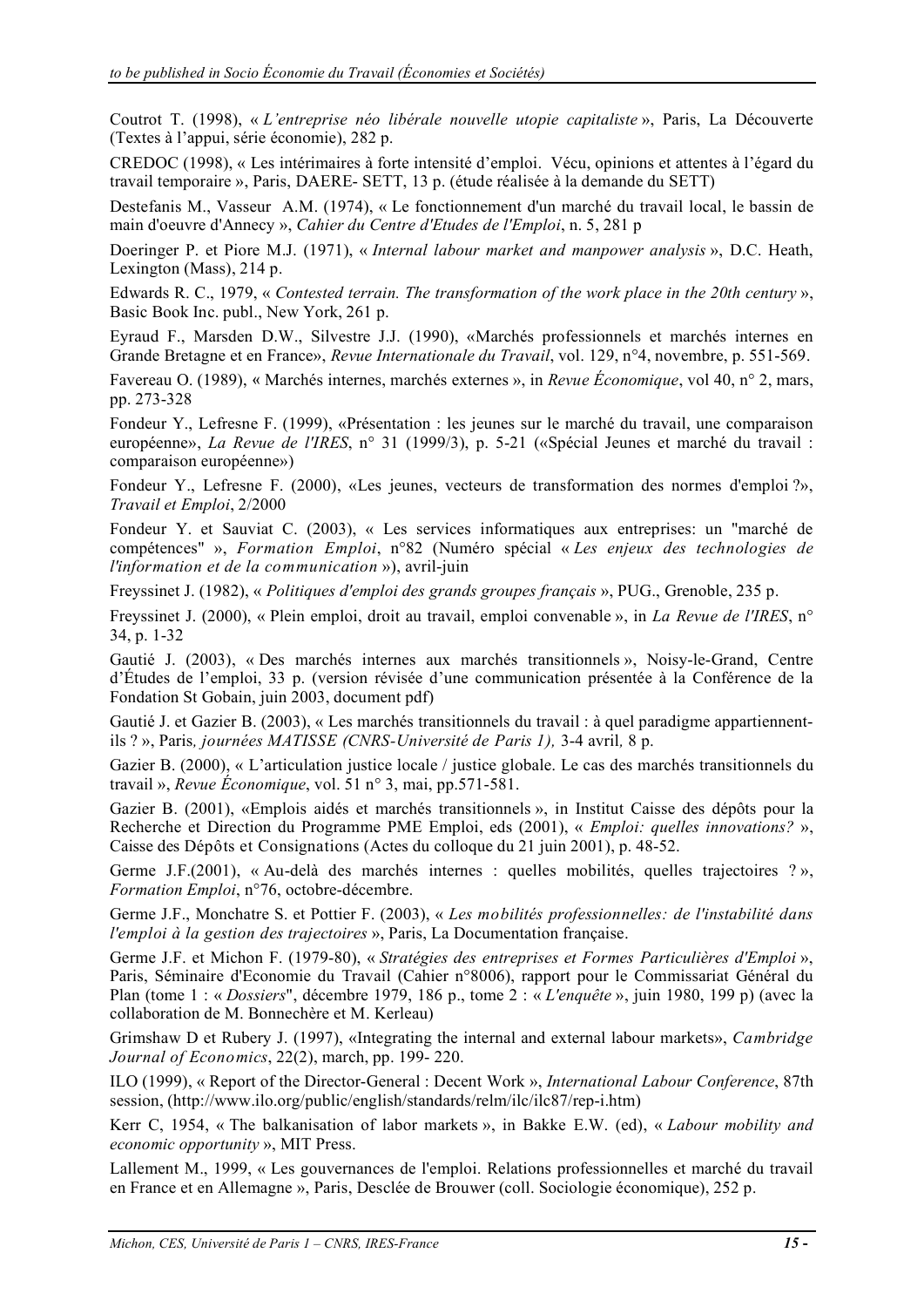Lamotte B. (2004), « Organisations complexes et incitations: l'efficacité de la négociation collective », *Economies et Sociétés (Cahiers de l'ISMEA)*, XXXVIII, n°11 (AB-24), novembre, pp. 1845-1875

Lefevre G., Michon F., Viprey M. (2002), « Les stratégies des entreprises de travail temporaire – Acteurs incontournables du marché du travail, partenaires experts en ressources humaines », in *Travail et Emploi*, n° 89, janvier, p. 45-64

Lefresne F. (2002), « Vers un renouvellement de l'analyse segmentationniste », *Économies et Sociétés (série Socio-économie du travail)*, XXXVI, n°8, 2002, pp. 1241-1267

Mallet L. (1980), « *Le marché local du travail. Critique d'un concept et propositions* », CNRS, Toulouse, 298 p.

Maurice M., Sellier F., Silvestre J.J., 1982, « *Politique d'éducation et organisation industrielle en France et en Allemagne. Essai d'analyse sociétale* », Paris, PUF (coll. Sociologies), 382 p.

Maurin E. (2002), « L'égalité des possibles », Seuil, Paris

Méda D., Vennat F. dir. (2004), « Le travail non qualifié », La Découverte, Paris, 426 p.

Méhaut P. (2004), « Competency-based management: what consequences for the labour markets? », *Economia & Lavoro*, XXXXVIII, n°1, Gennaio-Aprile, pp. 165-180

Mériaux B., 1978, « Point de vue sur les recherches françaises en économie du travail », *Revue Économique*, vol. 19, n. 1, janvier, pp. 120-139.

Michon F. (1975), « *Chômeurs et chômage* », Paris, PUF, 290 p. (publications de l'Université de Paris 1 *Panthéon Sorbonne*, série "sciences economiques")

Michon F. (1987), « Autour de la flexibilité. Les politiques d'emploi, l'entreprise, les règles et conventions », in Maruani M. et Reynaud E. (ed.), « *France Allemagne : débats sur l'emploi* », Syros, Paris, 1987, pp. 122-139.

Michon F. (1987-b), « Segmentation, Employment structures and productive structures », in Tarling R., ed., "*Flexibility in labour markets*", Academic Press, London, 1987, pp. 23-55.

Michon F. (1992), « The institutional forms of work and employment: towards an international historical and comparative approach », in Castro A., Méhaut P., Rubery J. (eds), « *International integration and labour market organisation* », Academic Press, London, pp. 222-243.

Michon F. (1994), « Travail, Emploi, Marché. Concepts et débats de la socio-économie française », in Erbès Seguin S. ed., « *L'emploi : dissonances et défis. Sociologues et économistes européens en débat »*, Paris, ed. L'Harmattan (coll. Logiques sociales), p. 61 - 91

Michon F. (1996), «L'entreprise, la modernisation du système productif et les nouveaux enjeux des relations professionnelles», in Murray G., Morin M. L., da Costa I. (dir.), « *L'état des relations professionnelles. Traditions et perspectives de recherche* », Les Presses de l'Université de Laval, Sainte Foy (Québec, Canada), Octares (Toulouse), p. 593-606.

Petit H. (2004), « Cambridge E.U. contre Cambridge G.B. - deux approches segmentationnistes face au tournant des années 1980 », *Économies et Sociétés, série Socio Économie du Travail*, n°1/2004 (série AB n°23), pp. 1-26

Piketty T. (1997), « L'économie des inégalités », La Découverte, Paris, 122 p.

Piore M.J. (1969), « On-the-job training in the Dual Labor Market ; public and private responsabilities in on-the-job training of disavantadged workers », in Weber A.R. (ed.), «*Public and private manpower policies*», Madison (Wisc.) pp. 101-131 (Industrial Relations Research Association).

Piore M.J. (1972), « *Notes for a theory of labor market stratification* », Massachusetts Institute of Technology, working paper n° 95, october, 40 p

Piore M. J. (1978), « Dualism in the labor market. A response to uncertainty and flux. The case of France », *Revue Economique*, vol. 19, n. 1, janvier, pp. 26-48.

Reich M, Gordon D. M., Edwards R. C. (1973), « Dual labor markets. A theory of labor market segmentation », *American Economic Review*, vol. 63, n. 2, may, pp. 359-365.

Rosenberg S., 1989, « De la segmentation à la flexibilité », Travail et Société, vol 14, n° 4, octobre, p. 387-438

Salais R. (1977) « Une analyse des mécanismes de détermination du chômage », *Économie et Statistique*, n. 93, octobre, pp. 21-37.